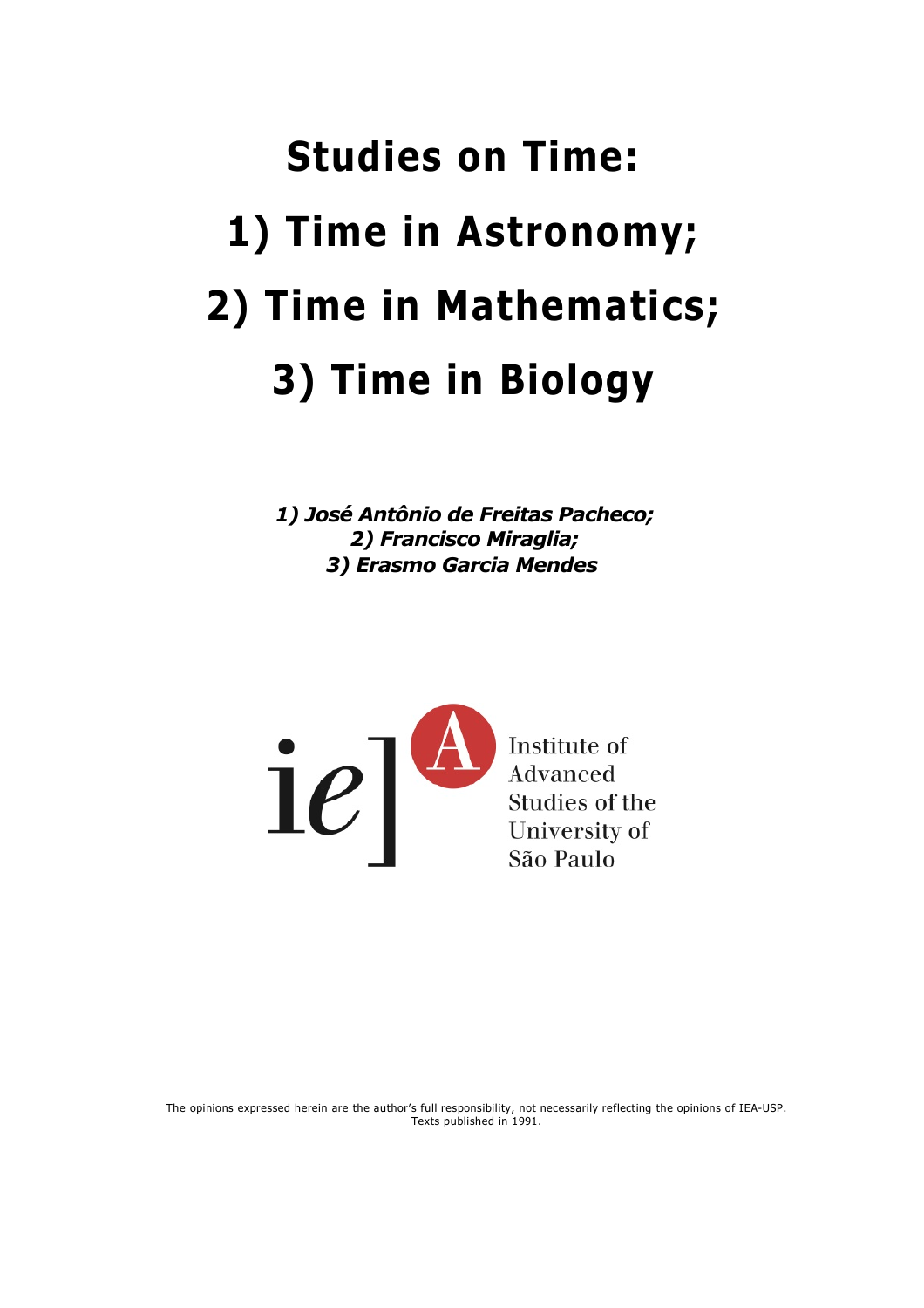## **Presentation**

**The temporal dimension of phenomenons is a philosophical, methodological and experimental concern for several knowledge areas, in the field of arts and human sciences and also in the exact and natural sciences. It can be analyzed from the perspective of its generality, as a natural dimension, through philosophical questions regarding its essence. It can, on the other hand, discuss different appropriations of time by several disciplines, through questions of how time is incorporated and dealt with by several areas of human knowledge.**

**The proposal of an interdisciplinary approach to discuss this and other issues on time led to the constitution of GET - Grupo de Estudos sobre o Tempo (Group for Studies on Time) in February 1989, connected to the Institute for Advanced Studies in the University of São Paulo.**

**Since then, this Study Group has met systematically in the headquarters of IEA/USP for seminars and debates on several aspects of issues of time in several disciplines, always with a perspective of interdisciplinary interaction. It also organized several round table discussions and public conferences in and out of USP.**

**One of the results of this group's work is now in your hands. We have grateful satisfaction of starting the publication of documents produced by GET through this special series in the Document Collection by IEA. With this we intend to show the public the transcription of several round table discussions, conferences, symposiums and internal debates that GET has organized and participated in several instances.**

## **Nelson Marques and Luiz Menna-Barreto**

**Coordinators of the Group for Studies on Time - IEA/USP**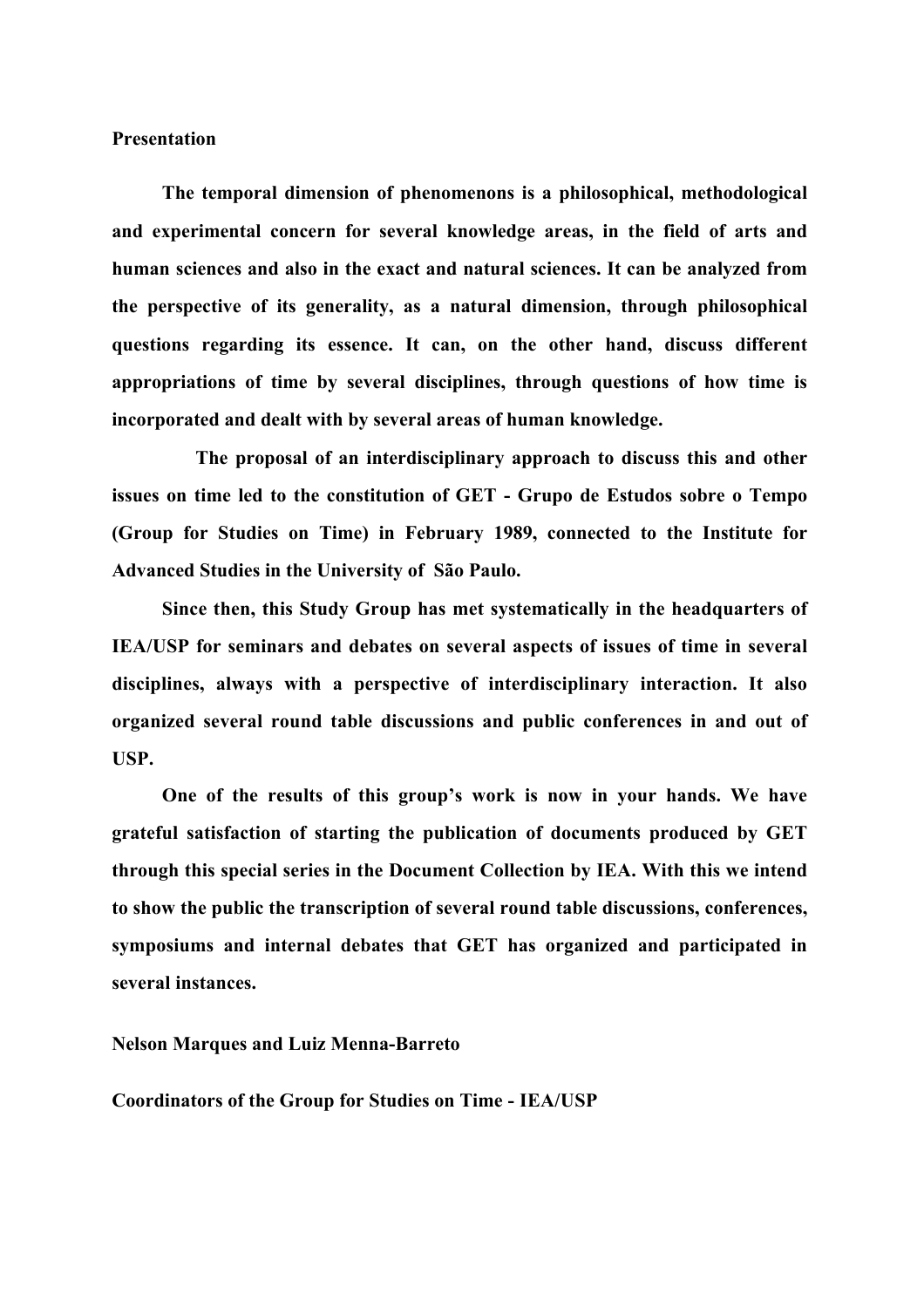## TIME IN THE NATURAL AND EXACT SCIENCES

L.B.CLAUZET: Since 1988 a multidisciplinary group has met to discuss issues of time. This group, sponsored by the Institute for Advanced Studies in USP, and coordinated by colleagues Nelson Marques and Menna-Barreto, has been doing monthly debates where specialists from different areas are invited to speak. The aim of these debates is that each participant, even if not working directly with the theme, will informally, to a more ample public, approach aspects related to the problem of time, from the point of view of his area of expertise. It is with great satisfaction that I coordinate the round table today, entitled Time in natural and exact sciences. The representative areas chosen were Astronomy, Mathematics and Biology, intrinsically related to time. Professor Erasmo Garcia Mendes is a widely known person, a scientific patrimony of this University, dispensing greater introductions. Doctor Francisco Miraglia is one of those rare people who co-exists contemplation humanity with and untiring action humanity, transmitting to all the flame of the possibility of a better world. Professor José Antônio de Freitas Pacheco, one of the most dynamic and active astronomers in our time, is one of the people responsible for modern Astronomy developed today in Brazil. I thank you all for your presence. I will give the floor to Pacheco, then Miraglia and then Erasmo, following the chronological historical order of the emergence of the disciplines in which they work.

With the floor professor Freitas Pacheco, who will speak on TIME IN ASTRONOMY.

J.A.F.PACHECO: First of all I would like to say that I am not a specialist on issues of time. And when Clauzet invited me I wondered if I should give an astronomer's opinion, in this case my own, who was invited to speak about time, or effectively give the opinion of an astronomer regarding time in Astronomy. I will end up doing what I believe is a mix of both. Time for Astronomy, or for astronomers, or for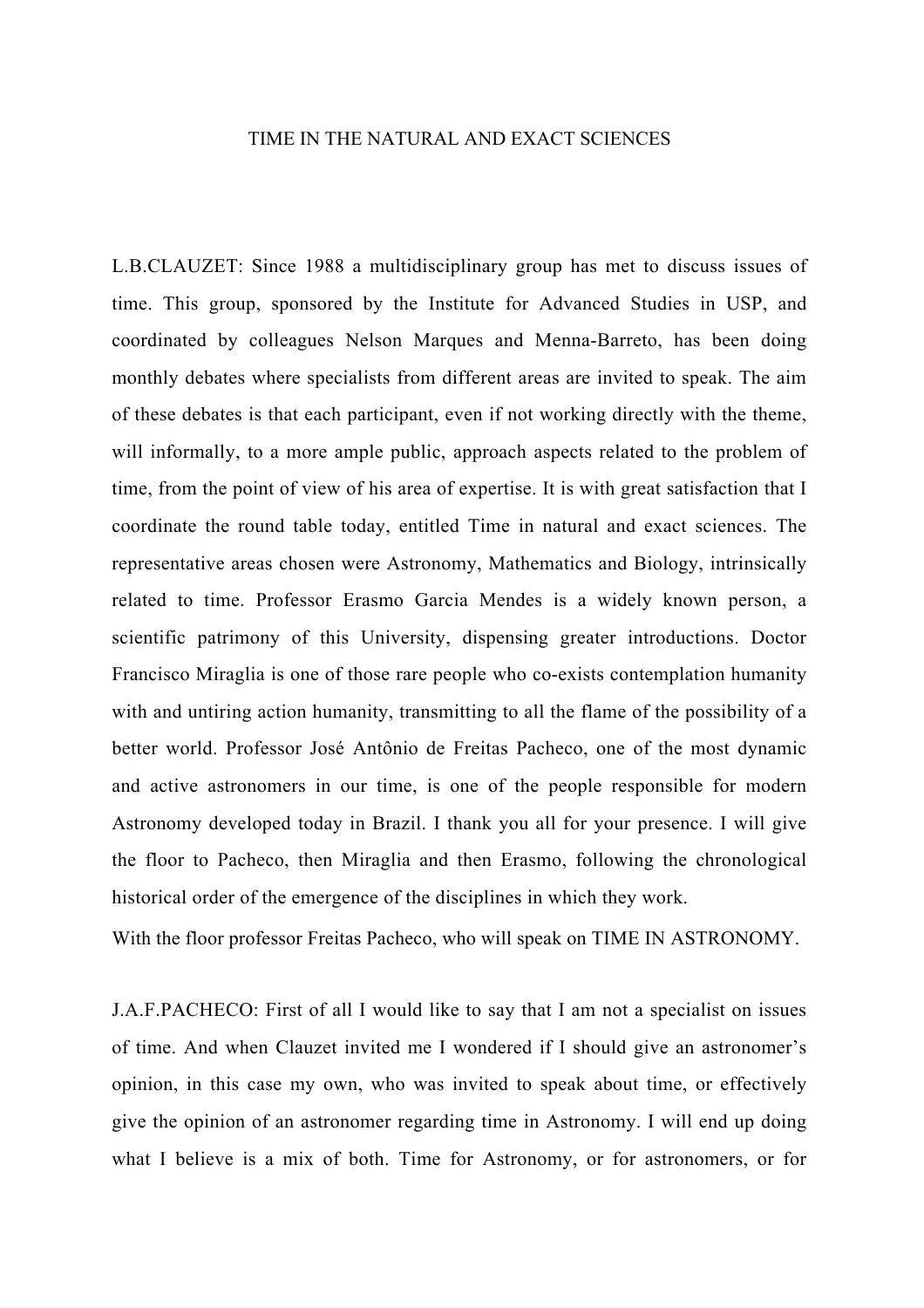whoever works in astronomy does not differ much from the concept of time that comes from Physics, a concept that applies to Biophysics, since the physical processes involved imply in equations that are, in their essence, the same, since they are essentially the same physical principles in cause. Our concept of time comes from the fact that time seeks to characterize something that modifies itself with the evolution of a system. Every physical system, whichever it is, evolves, alters, and we seek to somehow associate these alterations with some kind of description, with some kind of variable. We who are here in a movie auditorium could consider, as an example, a sequence of events which happen in a movie, which are represented in each frame. Then let´s imagine that, by some diabolic action, someone takes the movie we are considering and cuts it up, frame by frame. Let us also assume that the editor of the movie, who did not previously know it, now edited all the frames at random. It is evident that, if we watch the movie now, we may have a sequence (if this is an old Wild West movie), where we can see the bandit fall before the good guy takes a shot. Thus, it is evident that when speaking of time a sequence of events is implicit, which is intrinsically tied to a relationship between cause and effect. It is not possible for the bandit to die before the good guy shoots. Thus, in this time sequence, in this order of frames, a relationship of fundamental importance to any physical theory is implied, which is a cause and effect relationship, meaning that the bandit can only fall after the good guy takes a shot. A cause and effect relationship is fundamentally related to the fact that we can order a temporal sequence. It is also evident that, instead of cutting up the film, we can think of screening an inverted film (without cutting it, simply projecting from end to beginning), where we would also see the cause and effect relationship "fail". In other words, can I go back in time? In order to better understand this concept, let´s examine the following: if we take Astronomy as an example, the movement of the planet around the sun, the equations which describe the planetary movement, the dynamic equations, allow me to predict what the position of this planet will be in the future, if I know the initial conditions, meaning a certain configuration of the planet related to the sun. If anyone has doubt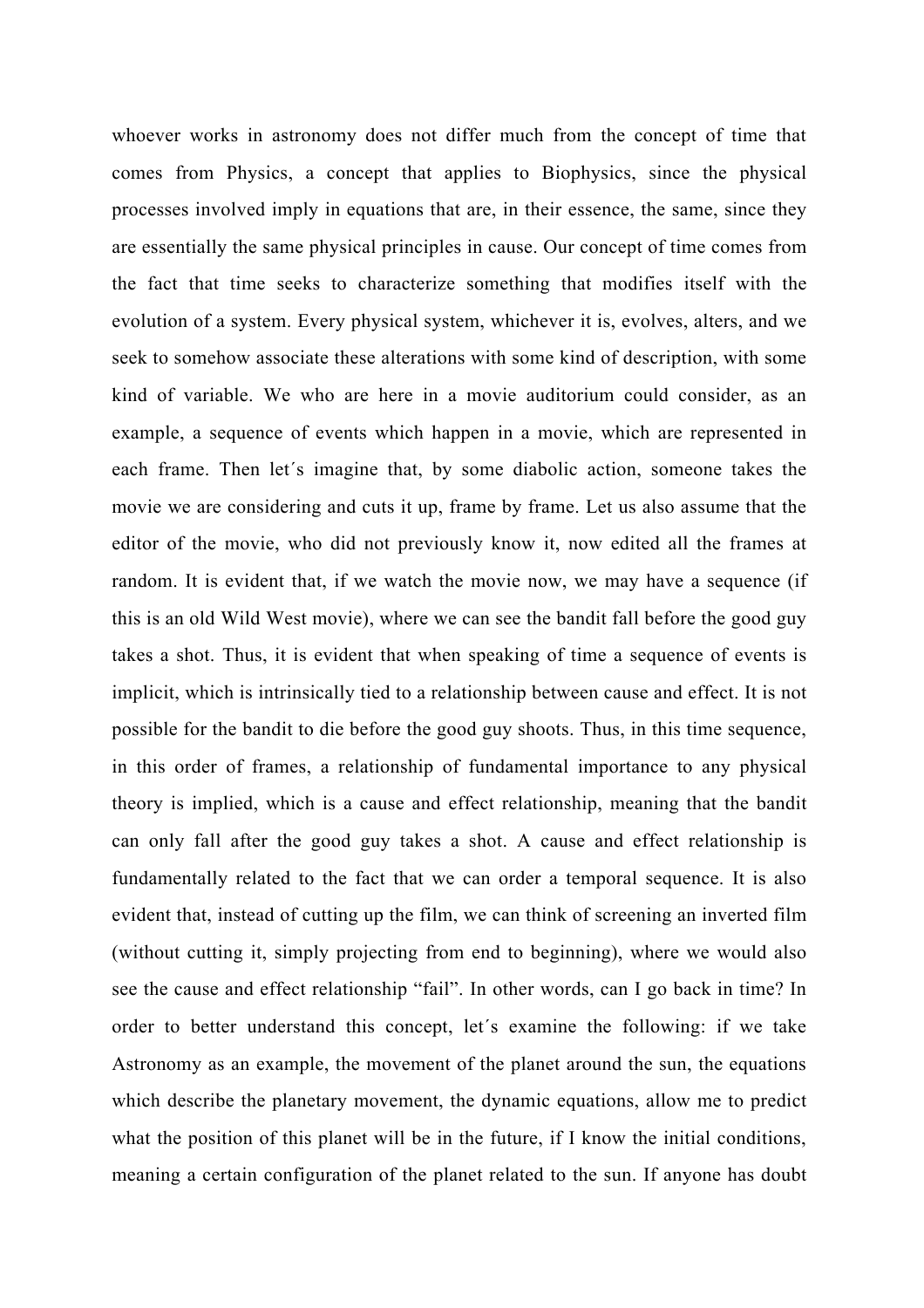about this, they must remember that a few weeks ago it was known that there would be an eclipse, which lasted one hour and a half (in fact it was a previous prediction, a prediction of the "future" that allowed me to say: look, such and such day there will be an eclipse;which means the moon will pass behind the shadow cone of the Earth and will remain there for a specific amount of time). The dynamic solutions allow me to predict a future situation. In the same way, I could think of the following situation: history says that during the birth of Christ there was a shining star in the sky and we could ask ourselves if this star, this source of light, could be associated, for example, to comet Halley. So, instead of making a future prediction, I could make a "prediction" of the past. In other words, knowing the orbit conditions of comet Halley today, I can ask if two thousand years ago Halley was in a favorable situation to appear in luminous form, at the time of the birth of Christ (we know this is not true, if it was a comet certainly it was not Halley). However, it implies that I can change the sign of time and know a situation from two thousand years ago. Here I have given an example where I have a dynamic system, where if I place a t positive value I can predict the future and if I place a t negative value I can know a past situation. Now let´s examine another situation, another example. We will imagine a completely transparent glass so we can examine the water, which I will call substrate. In this glass I carefully take a syringe with colorful liquid and place a drop of the liquid in this completely immobile glass here. Now I fixate exclusively on the thermal movement of molecules: this liquid, this paint, will go through a diffusion process in the substrate. In other words, the concentration which was huge, which was maximum in the center of the glass, will be diluted in the substrate. Thus, I can always, in a given instant, solving an adequate equation that Miraglia knows well, the diffusion equation, I can know in any instant of time what the particle concentration will be. But let us now imagine that an assistant has arrived late, one hour after I started my experience. He would look at the liquid concentration in the glass, and knowing which equation the process obeys, he could ask: What was the initial concentration of the liquid one hour ago? One would assume that it would be enough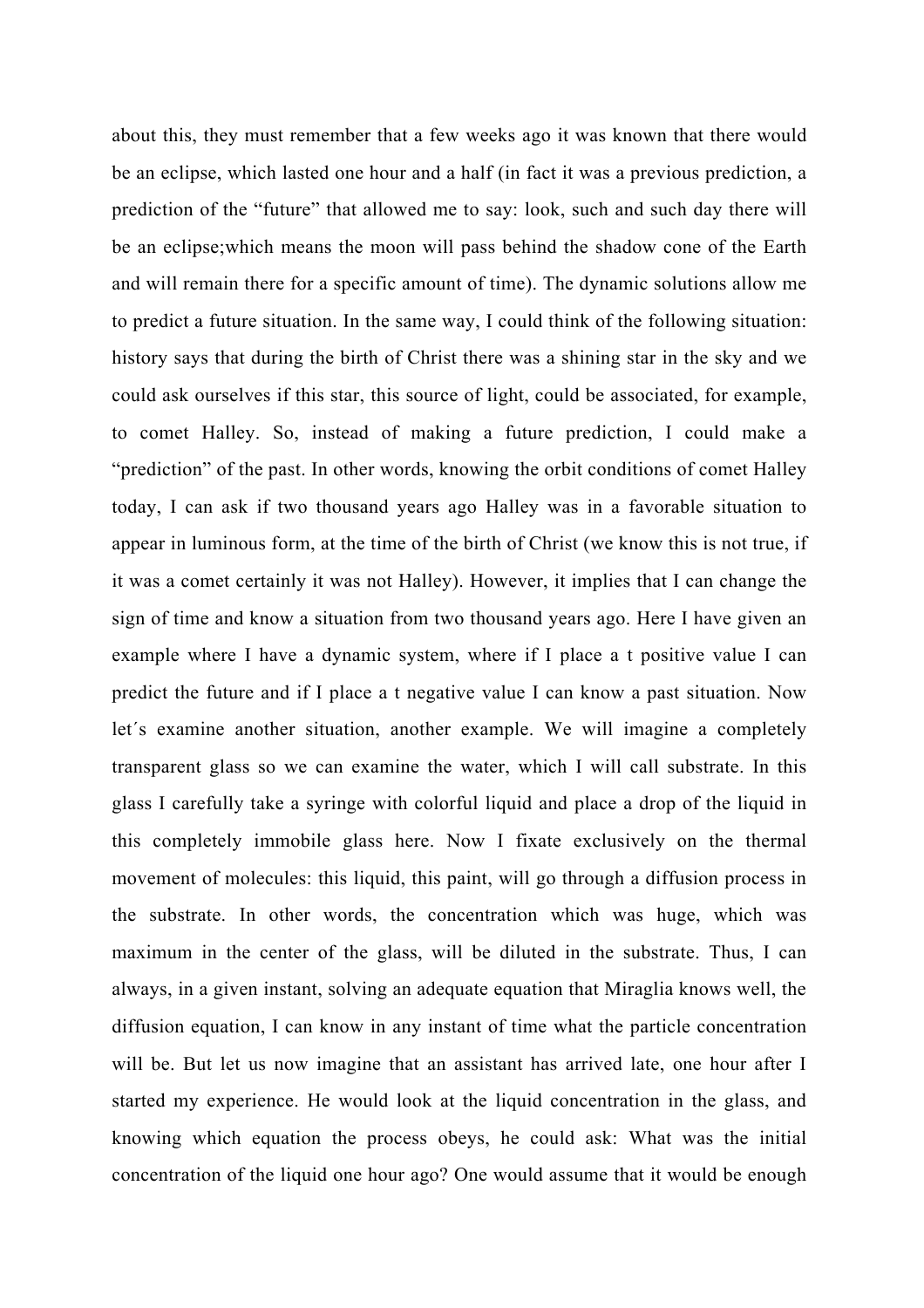to switch t and t in the equation that describes the process, however, if that is done, I obtain a different equation: the process is not reversible. This means that in this physical process I just described it is absolutely impossible, from the conditions known at a certain moment, to know the past. I cannot go back: I can know the future, but I cannot know the past, because my process is irreversible. The existence of a sequential process, which I mentioned before, is profoundly related to the fact that we have a cause and effect relationship. This experiment I just mentioned shows that there are reversible and irreversible processes which are associated to the second law of thermodynamics. The second law of thermodynamics says that when I go from a certain configuration A to a certain configuration B, if during this passage entropy increases, the process is irreversible, and I can no longer return to A. If entropy is maintained constant, this process is reversible, and I can return to process A. Thus, the process I just described is a process where entropy increases, so I cannot return to A, for I would be violating the second law of thermodynamics (I would have to return to a state where the entropy value is lower than the final state). Thus, in a way, the orientation of the time axis, in the irreversible processes, is related to the fact that, if I have a process where entropy increases, this process is irreversible. For example, for a long time in Astronomy the rotation movement of the earth was used as a watch, as a marker of time. However, the earth's rotation is not a perfectly isotropic movement; it does not have constant entropy, so it is not reversible. The earth's rotation due to the influence of the moon, the sun, which provoke tide forces, and dissipate energy are not isentropic, do not have constant entropy, and thus are irreversible (in this case the earth would not be an ideal watch; I cannot go back because when I go from stage A to B the entropy is altered). Time, in its physical definition today, is seen from an atomic definition, a definition where I use as frequency pattern the emission of an atom (for example, the cesium atom or a ruby crystal, which have very well determined frequencies). The other issue we can raise is that if this time, even this time that is atomically measured, which is atomically defined, is uniform and the same for all observers. Fleming, in an article he wrote for USP magazine, mentioned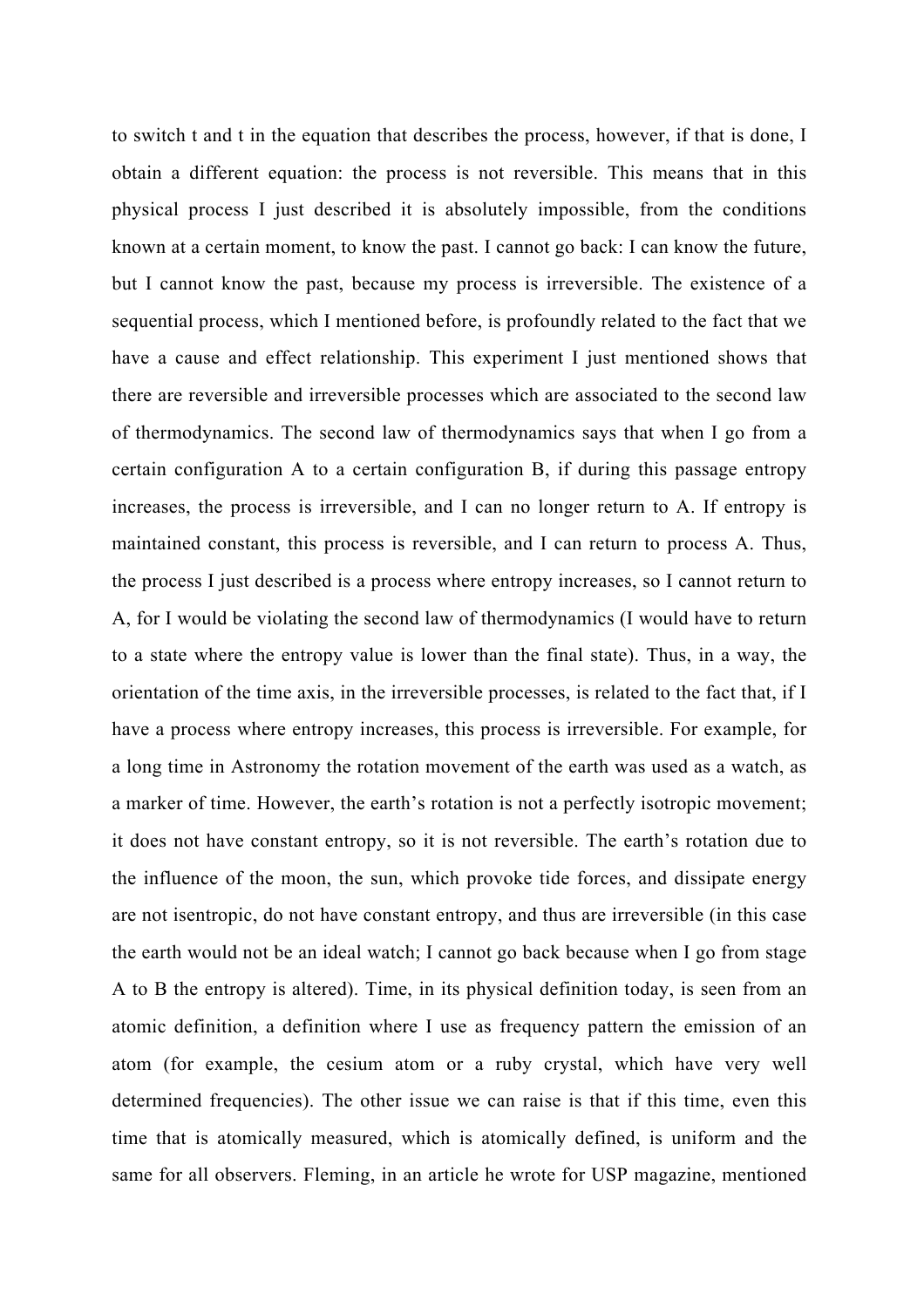that time occurs in a diverse manner, according the reference system of the observer, and I will not discuss what he presented in the article. But there is still another effect: the structure of our space-time is determined by the distribution of the gravitational masses, meaning the distribution of matter in the universe. Without going in to great detail on this problem, the frequency of the atom depends on the close presence or not of matter. In other words, if I have an atomic watch, a cesium here on earth, where there is a certain matter distribution, and approximate this same watch now to the sun, which has a greater matter concentration, what will happen? The transition frequency will increase. If I go further away from the sun it will decrease. This is an effect predicted by the general theory of relativity, called "detour to the gravitational red", which depends solely on the distribution of matter. It can be better thought or examined, more dramatically, if we look at the effect of a falling star, originating a black hole. We can imagine the case of an observer that is on the surface of a sinking star with his quartz watch, and another observer, far away, which is much safer and will not sink with the star. What happens? As I said, he who is in the presence of an intense gravitational field has his watch ticking with a much faster frequency. For the one who is distant the frequency is lower. Thus, this distant observer will observe the collapse process: the "astronomer" falling from the surface of this star's horizon. This will happen, for this distant observer, in an infinite time. In reality he will never see this happen because the object will no longer be visible for other reasons. However, if he could observe ad eternum the distant observer, which is on the surface of the object, he would only see the "astronomer" effectively reach the surface of the horizon (which means, when the collapse is complete), in an infinite time. However, for the observer on the surface, who is sinking with the star, the frequency of his clock depends on the gravitational field and this field increases more as the star collapses, and he sees, in a finite time, the collapse occurring. It is evident that the passing of time, although having an atomic pattern, physically depends on the presence of a gravitational field, and this also influences the biological passing. It is not only an apparent effect: because if it influences the atomic "vibration", it also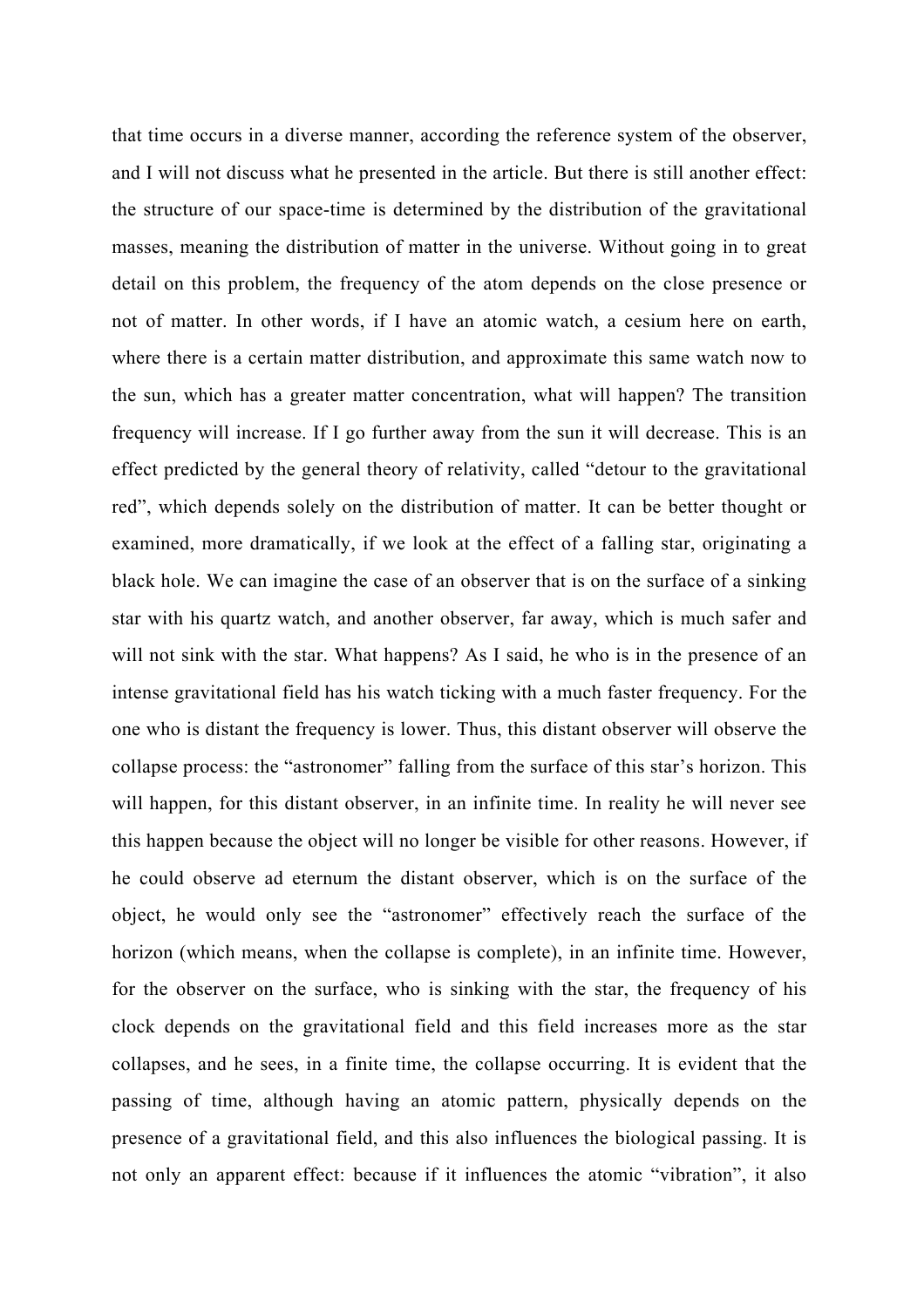influences the natural frequencies, the chemical and biological processes. Of course biologically we would feel this temporal alteration, which occurs for the distant observer and for a close observer in an intense gravitational field. Another issue, another important aspect to be approached (now that we have more or less seen that the passing of time is related to cause, to entropy, and that the passing is not uniform for observers situated in different areas of space) is the origin of time. I mean, was there an initial instant from the cosmological point of view? Or does counting time happen ad infinitum, from past to future, also with no ending perspective – an eternal universe? From Astronomy's point of view there are at least three reasons, completely independent from each other, that lead us to assume the existence of a beginning. The first is related to the reciprocal distancing of the galaxies, which is interpreted to be due to universe expansion. Besides the reciprocal distancing of the galaxies, another evidence of universe expansion is related to the fact that night is dark. If there were not an area called horizon, where galaxies distance at the speed of light, night would be light, and not dark. And since nigh is dark (a fact proven by observation), it implies that the universe is expanding. And if we then use a direct measure of the reciprocal expansion of the galaxies, we can determine a time scale, from which the universe would have initiated its expansion. This would have occurred, within the uncertainty of these measurements, in a time around fourteen more or less three billion years ago. But that is not all. Another evidence comes from the study of the older stars, located in globular agglomerates (which are first generation stars in our galaxy). We can determine the age of these stars solely through nuclear processes.

We know the efficiency of nuclear relations, we know the efficiency of the reactions which produce energy, we measure the energy these stars are producing and we can, therefore, determine a scale of nuclear time. This time scale is the in the order of fourteen more or less three billion years of age. See that these two numbers, which are determined in completely independent manners, in spite of uncertainties, are in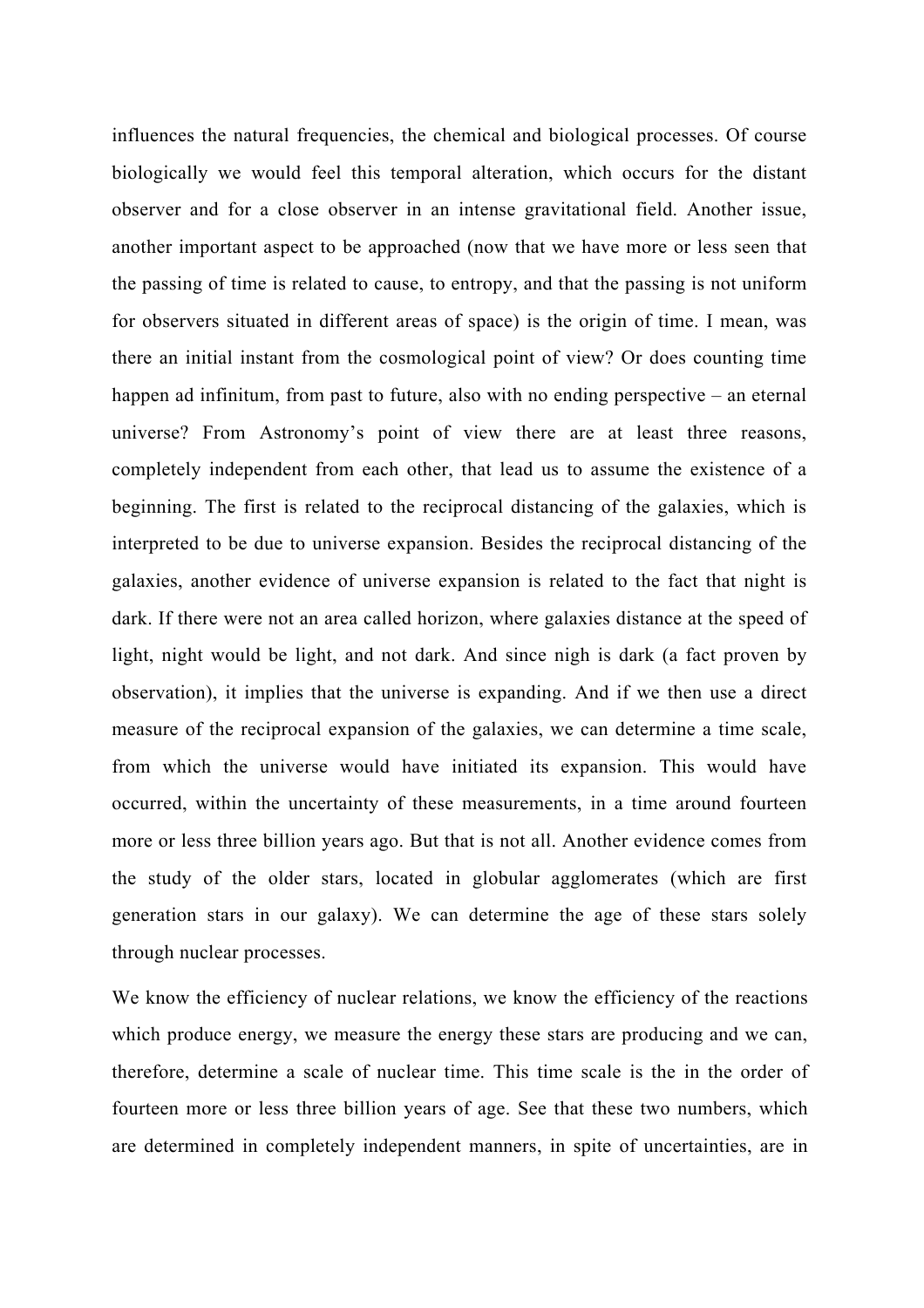accord. But there is also another evidence that the universe had a beginning: the fact that on the earth and other planets from the solar system there are still radioactive elements, such as uranium and thorium. These elements, in spite of having an extremely long average life, in the order of billions of years, if the universe were infinite they would not be observable for a long time past, they would have transformed into lead. The fact that radioactive elements still exist give us certainty that there was a beginning, there was a fiat-lux. And as we know, through nuclear physics, the capacity the stars have of producing heavy elements, we can also, through the amount of heavy elements related to lead, determine an age for the galaxy, which results in the order of thirteen more or less four billion years. So we see, through the distinct processes, the measurements and observations, that we are led to numbers that agree with each other, which make us believe there was a fiat-lux approximately fifteen billion years ago, with an uncertainty of, say, three billion years. Another interesting issue that can be raised is that, if today the knowledge we have of physics allows us to describe the beginning, is it possible to have an idea of the future that awaits us? What will be the end of the universe? In how much time will we reach a state of maximum entropy, where nothing more will be possible? There will no longer be reversible processes, there will no longer be a way to extract energy from the universe. There are some phases related to the future that we can mention. The universe following a story through path A or path B depends on the modern unification theories, if they are correct or not. These theories which lead to the unification of the different forces of nature, predict, for example, that the proton is not a stable particle and would have an average life span of  $10^{33}$  years. However, although the universe is much younger (the age I mentioned is in the order of ten to fifteen billion years, few protons would have decayed), it is possible to measure an extremely small fraction of protons which disintegrated. This would be measurable. Up to this moment this was not measured in laboratory. If the decay of the proton does not happen (if the theories are incorrect) the universe will continue its life beyond  $10^{33}$  years. Thus, we could ask what the future phases are. Those who had the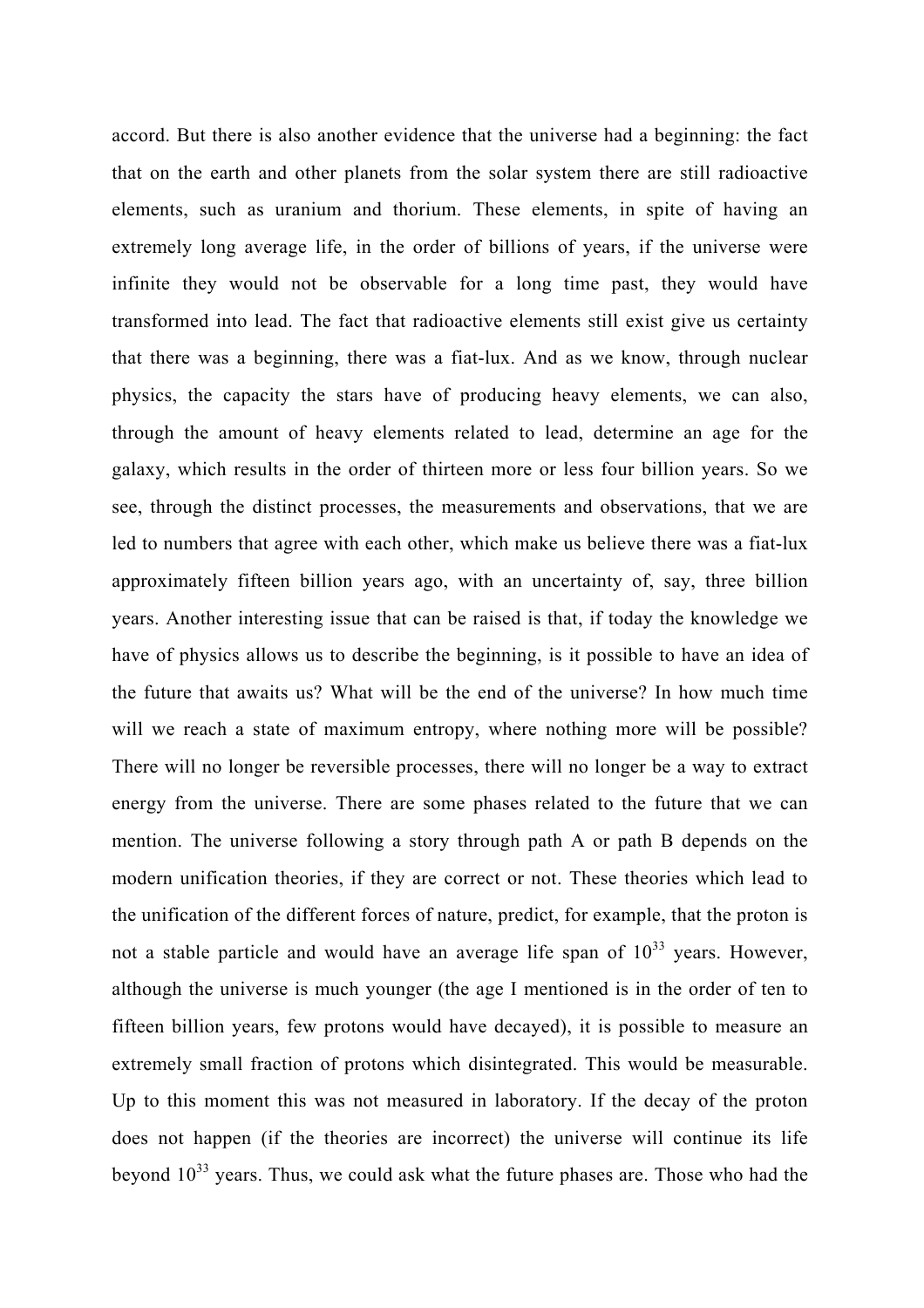opportunity to read "A brief history of time" learned that Hawking imagined a process through which, due to a purely quantum effect, the black holes, even those with a great mass, every so often emit a particle. The evaporation, due to the Hawking effect, of eventual black holes that can exist in our galaxy (they are minimal energy states, and nature always seeks minimal energy states for stable situations) would take around  $10^{64}$  years. After this we would still have another possibility to think of a way where nature will seek lower energy levels. The planets and the stars, which have a very dense configuration, can be imagined as a "crystal". There is a probability, different from zero, of the atom that is fixated in this crystalline net being able to escape it. This represents a very long time, but when atoms escape from this crystalline net, also by a purely quantic effect, the planet is no longer a solid and starts behaving as a liquid. Thus, the fluidization time of all crystals in all planets represents a time of  $10^{176}$  years. But this is still not the last stage; it is not the "end of time". There is still a lower energy state that matter can reach. After reaching this fluidization state, there is the possibility that all existent nucleuses transform into iron nucleus (nucleus with greater ligation energy, and the most stable). Thus, there is an "ironing" process and this will happen in  $10^{10480}$  years. If you are surprised with such a large number, it is still not the last possible stage, to our knowledge, in which matter finds its minimal energy. The minimal energy stage is when all of these iron nucleuses transform intro neutrons, and then there is a complete "neutronization" of matter and this is then the "end of times", for we will reach the state of maximum entropy and nothing more can be taken from the matter present in the universe. It is the state of complete death, which we will reach in  $(10^{10})^{76}$ years. This is the number of the apocalypse, the number of the "end of times". I finish my part saying that "whoever lives will see".

L. B. CLAUZET: Thank you Pacheco. I now hand the floor to Francisco Miraglia, who will talk about TIME IN MATHEMATICS.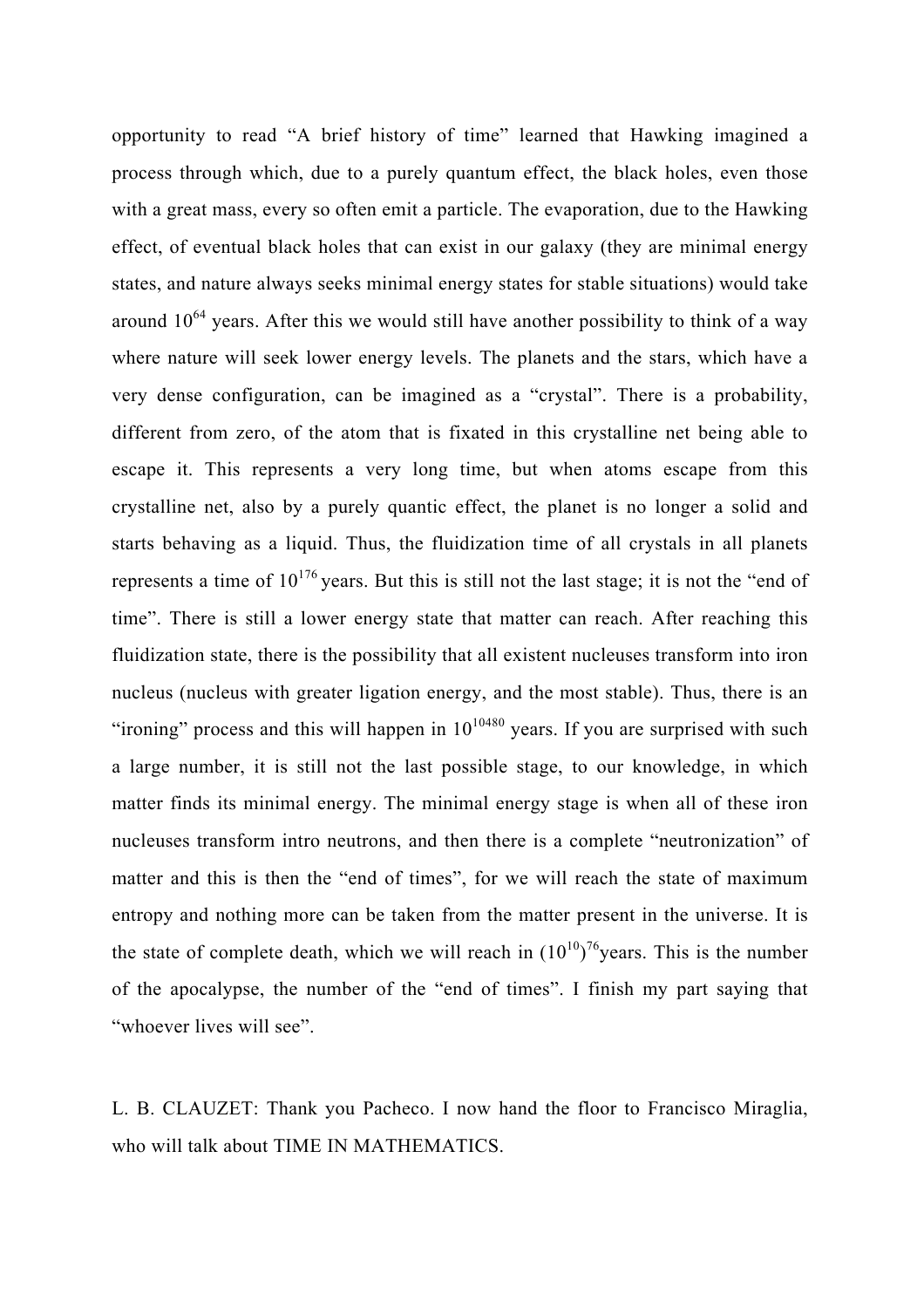F. MIRAGLIA: I would like to thank you for the invitation for this conversation. There is a general difficulty, which I share, in the explicitness of issues related to time. There are many times of which to speak of. Every time we need to divide a reflection on this theme there is confusion. I remember that Saint Augustine said: "I know what time is, except when I am asked, because then I don´t know how to explain". I am a professor of mathematics which has become, in the course of three thousand years, a scientific language. You heard the previous lecture mentioning equations, data, manners in which things articulate, referenced in mathematical terms. I want to comment and discuss with you a different perspective of time comprehension. We could think of the clock as being the "idea of a clock", a repetitive pulse, recognizable and used as a pattern. The clock is essentially this: what the cesium atom does, what the earth's rotation does, and this idea can be referenced in many things. For example, in the pulse of discipline, in mathematics itself, in the human activity, there is this axis of time through which you try to measure evolution. But it also has its problems from the point of view of how it happens in the progress of humanity, it has its pulse, its movement. I would like to focus on this issue, related to mathematics. From the historical point of view, if we look at the mathematics we know, the first existing records are from Ancient Greece. What is the sum and origin of the problems there? Essentially it was the sum of problems that originated from the knowledge of solids in space and which came from a great interest in astronomy, a long standing object of human interest. Besides the issue of solids, meaning how things relate to space and what possible reactions are between them, the issue of how these relations modify arises. Then there is the beginning of a chronological issue. Besides this, in the quantity relationship, which were the manners with which we could think and create symbols that could make the quantity articulations treatable in a methodical point of view? This is not a simple matter and many times we do not think of this. Multiply four hundred and thirty seven by one thousand four hundred and ninety in roman numbers: either you know the result or you won't be able to do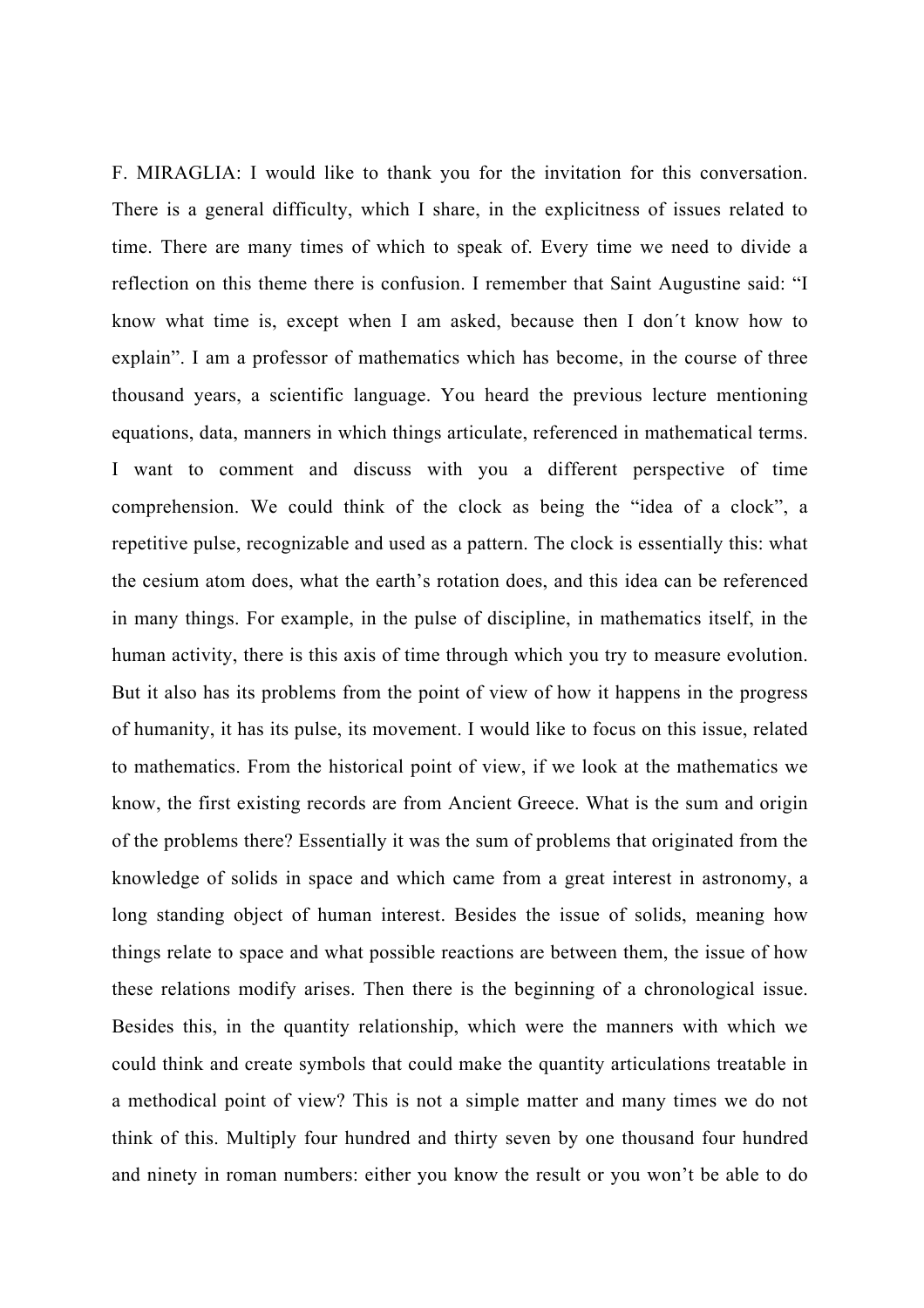it. The Arabic numerals include, besides the capacity of expression, the possibility for operations. This drastically changes the relationship with these numbers. Firstly, in the amount of knowledge that can be produced and the amount of knowledge that can be obtained. Secondly, it is unthinkable to do this, as history shows us, without a process of abstraction, which again happens in time, from the need to produce knowledge. In other words, the numerals we learn since childhood, the Arabic numerals and the positioning system are drastically different from the roman numerals, drastically different from what the Chinese use to represent the idea of numbers. Why? Because they are not simply names, they are a method to give names. Intrinsically, the numbers are infinite, we don´t have a name for each number. What we learn in reality is that, if we want, we can find a name for any number, which is completely different. In general this comes together, that was the collection of problems that were there. Evidently the issue of Arabic numerals, the positional dating, came much after those worries that were there. It is instructive, for example, to apprehend how Euclid enunciated his theorems on arithmetic. These highly important theorems were enunciated in an extremely "long-winded" manner when compared to what we know today. The Greek problematic tried to build the critic of knowledge on movement, and again incorporated the problem of time and the problem of process. But from the mathematical point of view, there was again an abstraction, as with the case of numerals. I want to understand how the possibility of dividing, meaning to arrange increasingly smaller pieces, and be able to understand the movement looking globally, looking at what is divided. The Greek school and the Eleatic school proposed some of the fundamental bases for the comprehension we now have of the processes of limits, meaning that I know something, I know what it is, I know what happens with the objects which are the result of the succession of these things. The Greeks did not solve, but pointed to the problematic of limit, meaning how you discover what is happening in the limits of what you know. For example, the problem of area, the problem of volume, the problem of calculated chopped speed, all these things appeared there. Today if you look at this structure, at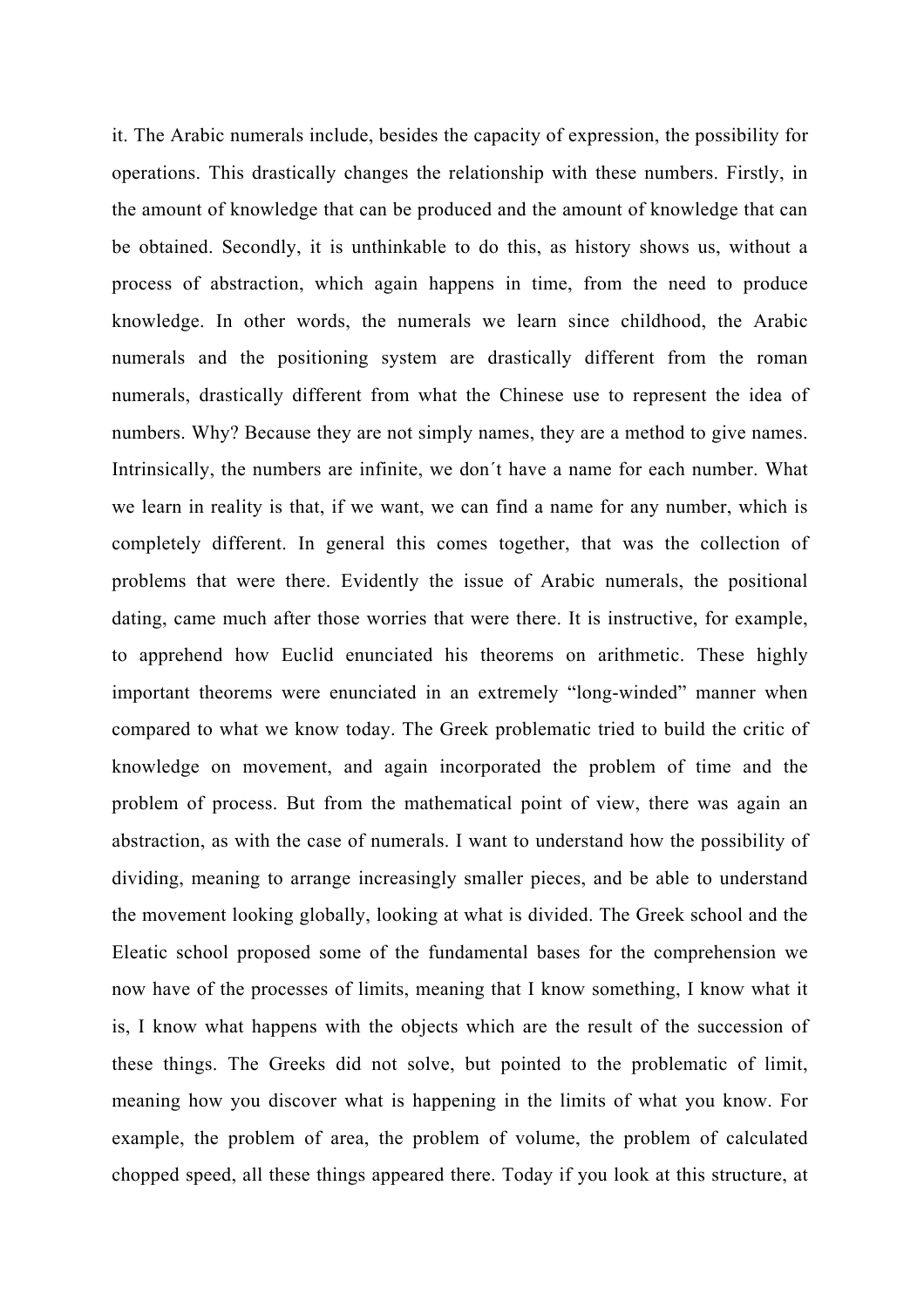the mathematical activity that developed much as a language for science, from this internal point of view it continues essentially, basically, the same way it was there. Meaning that in the last two thousand years we have produced a considerable amount of knowledge about the same problems. How much is known about the natural numbers today? More is known than we knew one hundred years ago, but there is no in depth knowledge of the structure of the natural numbers, these numbers we use to count. For example, how is the distribution of prime numbers, meaning, how is the distribution of numbers that don't have dividers. No one knows! These issues still stand today. There are problems of space geometry, for instance, how you characterize the Poincaré conjecture in dimension three is still open today. This means that on this set of problems an edifice was erected, built in history, therefore, in time. But from the internal point of view of the subject, the fundamental set of problems that are there advanced, but continues to be the exact same set of fundamental problems. It's as if you had two types of clocks. From the point of view of the inside of the subject the things that are substantial, that are done today, are to try to solve problems that, some of them, have been standing for tree hundred, three hundred and fifty years. In parallel with this issue, the mathematical science produced in the strength of its needs. And what are the fundamental needs? The fundamental need is to produce, inside mathematics regarding its applications, regarding the history in which it is inserted, to produce symbolic equipment that is synthetic and calculable. And this is what makes mathematics a language for other sciences, particularly for the Physic Sciences (Mathematics is much closer to Physic than to Chemistry; closer to Chemistry than to Biology; closer to Biology than to Social Sciences). This approximation is another axis to discern evolution. This means that in speaking to you I do not want to fixate on an axis and say: Let us examine what happened in 1793! I am trying to point to another perspective, which is the perspective ofthe contribution mathematics brings to itself, how it pulses, how it interferes in other sciences. Tied to Physic and Astronomy, closer to Chemistry, particularly in the twentieth century, and further from Social Sciences. The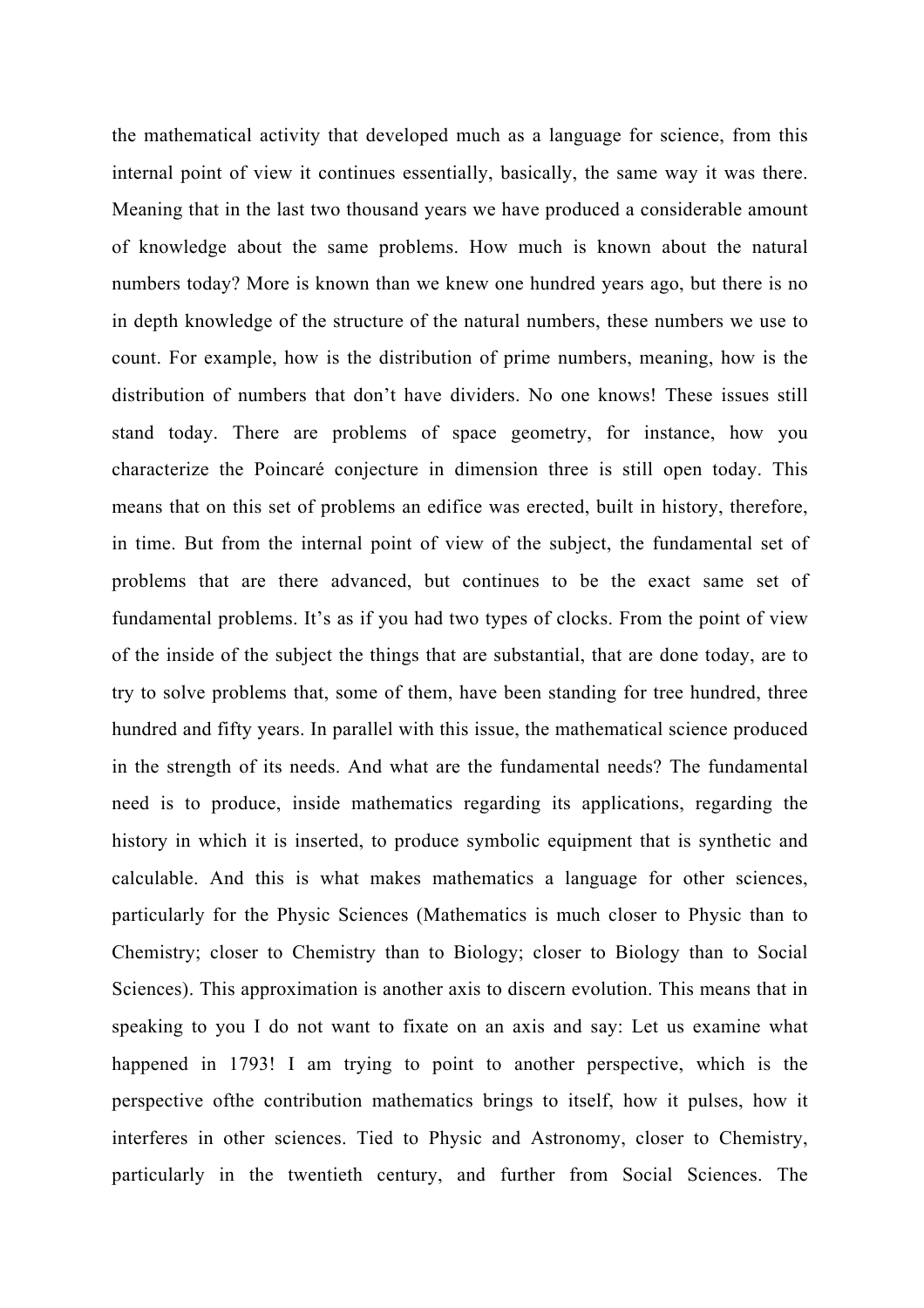mathematical equipment used in Social Sciences is absolutely primitive, it is comparable to what was used two thousand years ago to study vibrating cords, meaning to divide proportionally to see the vibration frequency. So it is important to analyze the issue of use, the relationship of science with itself in its evolution, how it pulsates; and also its relationship with other categories of scientific and philosophical interest. It is possible to trace, regarding the perspective of human activity, an axis, which while still located, is an axis of intense debate, which is the following: What is mathematics? How was the mathematic activity conceived? The mathematic activity was conceived as a general theory of relationships, and in this measure it acquires the capacity to express a huge variety of phenomenons. However, it is a general theory of relationships. There is a preconception (I think it is a preconception and here I am blatantly giving my opinion), according to which intuition, meaning, the general theory of relationships which is extracted from the relationship between solids, or extracted from the counting relationship, is the same intuition, is the same relationship theory that would be appropriated to study socio-politic phenomenons. I am saying this may be false. Intuition, meaning, the general theory of relationships, which would be necessary to study other phenomenons may be another, different from the one which we obtain studying a solid in space or trying to understand how to count or how things order themselves. This means that there are other possible mathematics and opens an objective perspective. But this is an evidently philosophical discussion. On the other hand, to finish, I would like to tell you this. From the point of view of progress, of advance, we can discern today an extremely complex edifice which is mathematics, an esoteric edifice, of difficult transmission and explanation for people in general. Most of the comprehension of mathematics comes precisely from its application in other sciences. This application generates problems and generates interaction and most of the comprehension that we have outside of the collective of people who are professional mathematicians is generated by its use in another activity. This is not new, this is classic in time, and on the other hand, influences how the science itself functions. This means that the more physicists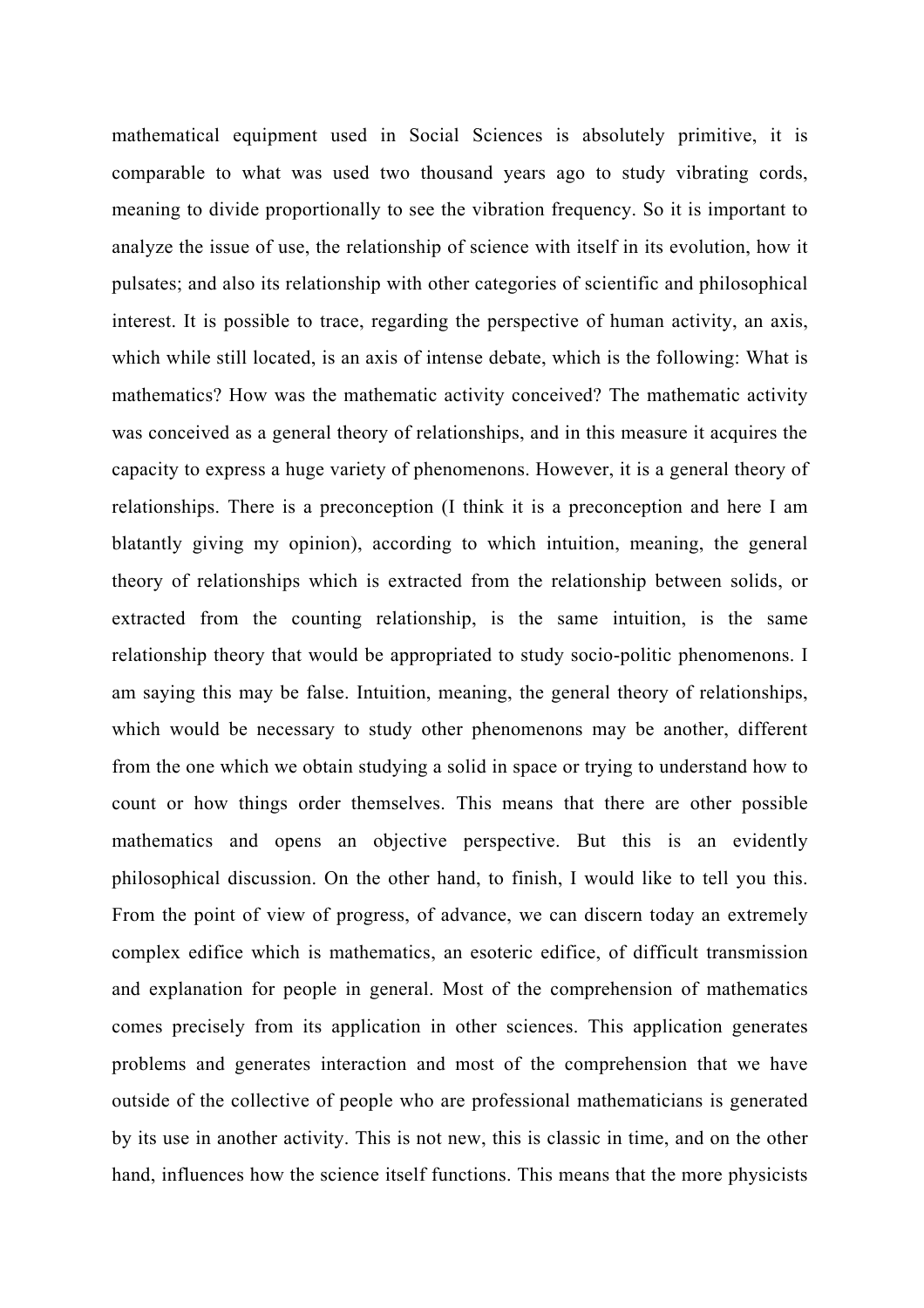and astronomers propose to understand the world or the universe as we observe it, greater is the set of problems generated internally in mathematics, in the process of helping to build this general theory of relationships that can serve to express, to make calculable, methodologically treatable, this set of problems which is there. The examples are many and the most recent is the theory of super-varieties to merge the general field theory. Super-varieties, etc., which are things that "appeared" in the minds of physicists and astronomers and they went and asked the mathematicians, "how is it done?", "what is this?" This means that there are mathematically interesting objects that are generated outside the discipline today, and this is part of the history of Mathematics. Very well, this interaction, the pulse of this "to do", in reality is intrinsically linked to the human activity in the past three thousand years. Archimedes was a person who had absolutely fundamental ideas, he was interested in resolving extremely practical problems, "if Syracuse was surrounded, how would I throw a stone from this side on the invading army's head?" It is then necessary to discuss the support, the issue of stretching and then cutting the rope, and thus the catapult was invented. Or the buoyancy problem, to study the issue of the boat. Therefore, there were extremely basic and important socio-politic issues that occasioned this type of reflection. The mathematical activity today is somewhat untied, meaning the activity from the point of view of the producer of knowledge; most of the knowledge produced by mathematicians is essentially untied from this process of fitting their work in the historic perspective of the science. We have a huge number of production publications, but if we follow the fundamental expression of the mathematical thought in each fifty year period we will see the resuming of fundamental issues of understanding the relationships solids can have in space, the nature of the numbers, the types of numbers we have, and the possibilities of expression of other general laws and other general theories of the relationship of mathematics to other disciplines. Time, in this sense, in the sense of what happens with science, of the relationship with others and how these things interact has a clock and a rhythm that is much, much slower than the count of time in years. It would be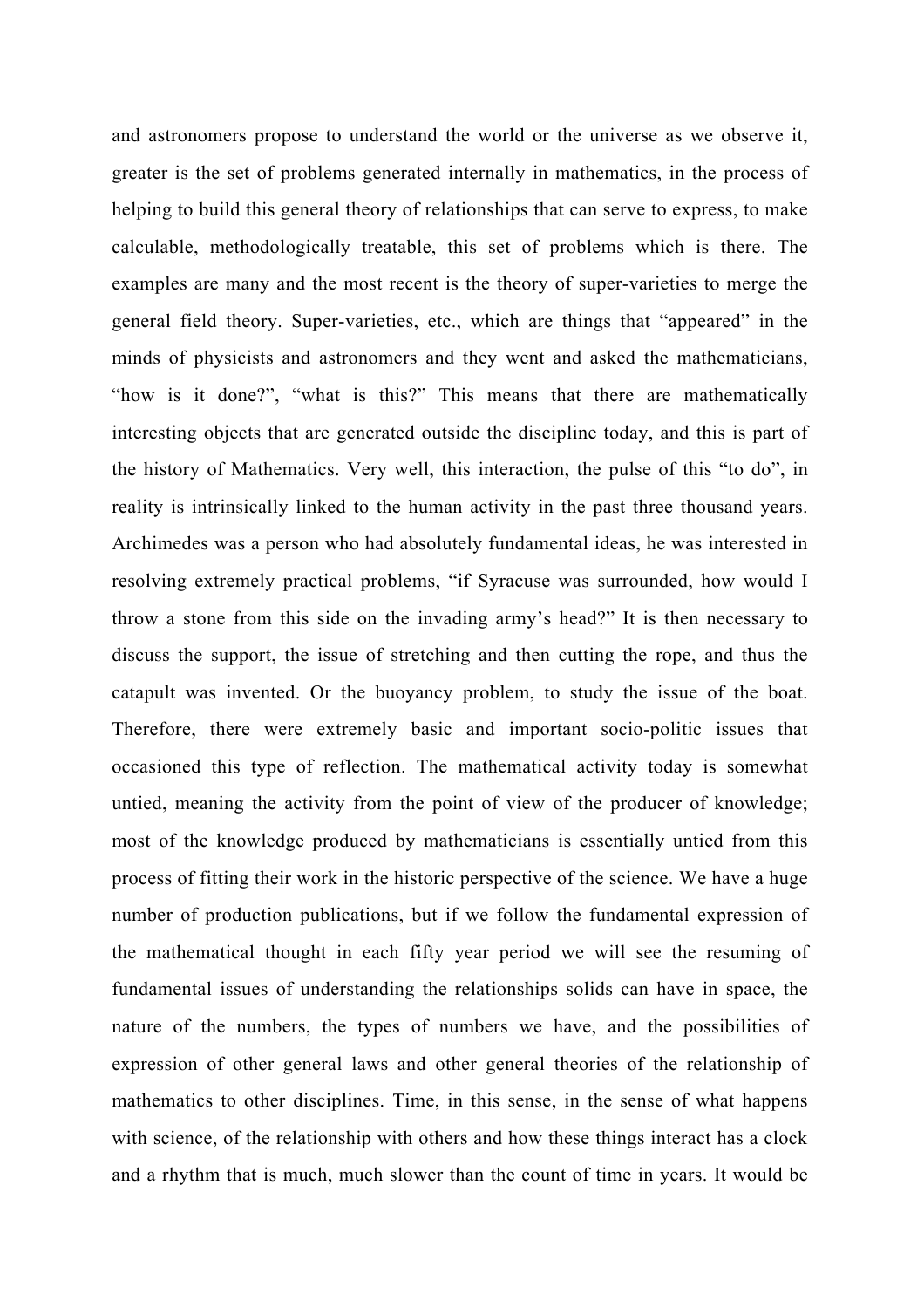necessary, including in the scientific activity itself, to have clarity regarding this issue, because this will reflect, objectively, the scientific activity itself in the practical sense, of which issues I attack and how I reflect on these issues, what their story is. Lastly I would like to say this: Pacheco represented, very well in my opinion, a perspective regarding time in which we ask if there is a pattern of behavior which can be discernible (observationally) for the universe in which we live and that somehow is the idea of time we use, time on the clock, time measured in years, whichever you use. There are other patterns of behavior regarding time and knowing the difference between these clocks is important, meaning that the issue of how a science grows and in what time it grows. We also have the notion that there is a determined set of issues that are culturally saturated. Thus, the Greeks did not have the methods and means to solve the issues they proposed and two thousand years later we remain having resolved only a few. Some others they proposed we also cannot solve. Thus it is possible to measure time by the power you have, meaning that we understand time as the power you have to solve and comprehend certain fundamental problems that are those of always, which I have mentioned several times. This is a notion through which you can discern the socio-politic influences that exist in making science. This means, what happened in the Middle Age or in the nineteenth century, what happened in the beginning of the twentieth century? It is possible to discern more clearly the flow of this if we carefully accompany what is happening, what changed and where it went. Thus, it is possible to discern the socio-politic influences that exist in making science itself. The intensity with which the scientific community is charged in a production perspective, at least in my activity area, produces an enormous amount of material where it is not always simple to separate what is important from what is not. If, on the one hand, this is a type of richness, because many people are thinking and doing, on the other hand it is seen, in this progress, as extemporaneous regarding the central issues that are placed in the historic point of view, which we would like to comprehend. We would like to learn what happens with the polynomials (I believe everyone knows what am I am talking about), what is an equation involving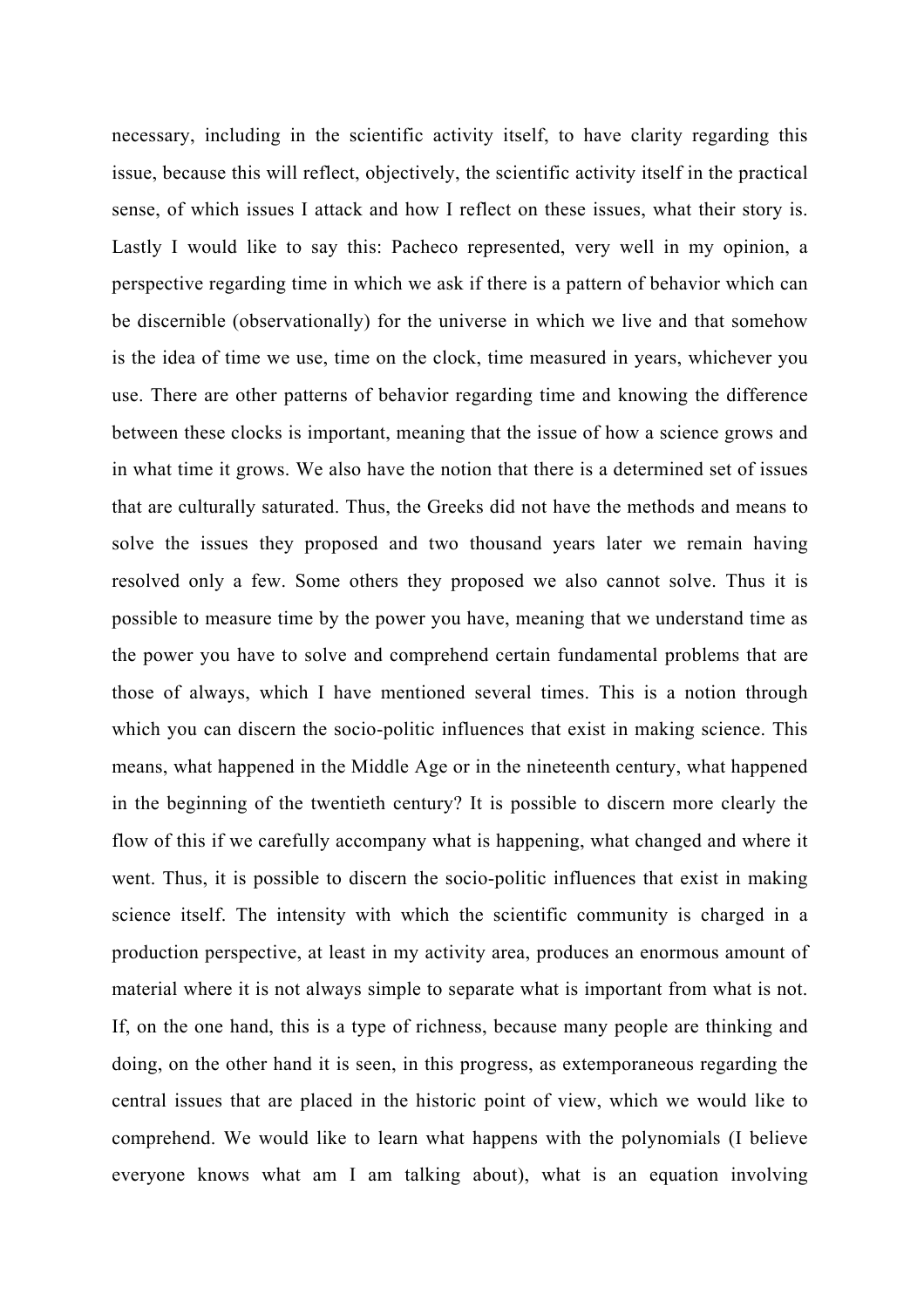potencies, the distribution of prime numbers, and the relationship between solids, this is fundamental. On this fundamental an edifice was build which involves examining also the fundamentals of how we think, which is my professional specialty. I am a logician. How are sentences organized, what do they mean, what are the possible interpretations a sentence has, all this is part of the methodological problem of understanding solids and numbers, polynomials and all these issues. Thank you.

L.B.CLAUZET: I now hand the floor to the last lecturer, Professor Erasmo Garcia Mendes, who will speak about TIME IN BIOLOGY.

E.G.MENDES: I would like to state, first of all, that my voice is somewhat raspy, forgive me. I am also not a specialist on issues of time, or time in biology. However, some time ago, a friend of mine called Menna-Barreto invited me to participate in this seminar, which I understood as a Chronobiology seminar and told him I knew little of Chronobiology, except for the fact that in my experiments I always consider the time factor, because for animals the course of time in one day is very important. Thus, I do not consider myself an expert in the subject, but I will try to give you a view of the importance of time in biological research. Time, biologically considered, is not Einstein time, the time of Physics; it is not even the philosophical time of Martin Heidegger, for example. It is time in the measure in which organisms live in a sequence of periods and have to adapt to these periods. Life appeared on earth around two billion years ago, and since there are life forms on Earth they have been subjected to day and night alternations (the astronomer will correct me if I am wrong). The alternations of seasons, the alternation of temperature, and the forms which evolved had to somehow adapt to these environmental periods. Besides the environmental periods more visible such as light, temperature, feeding time (animals have a certain time to feed), there are also subtle geophysical periods, like the electromagnetic field, and eventually also the Coriolis Effect, which could interfere in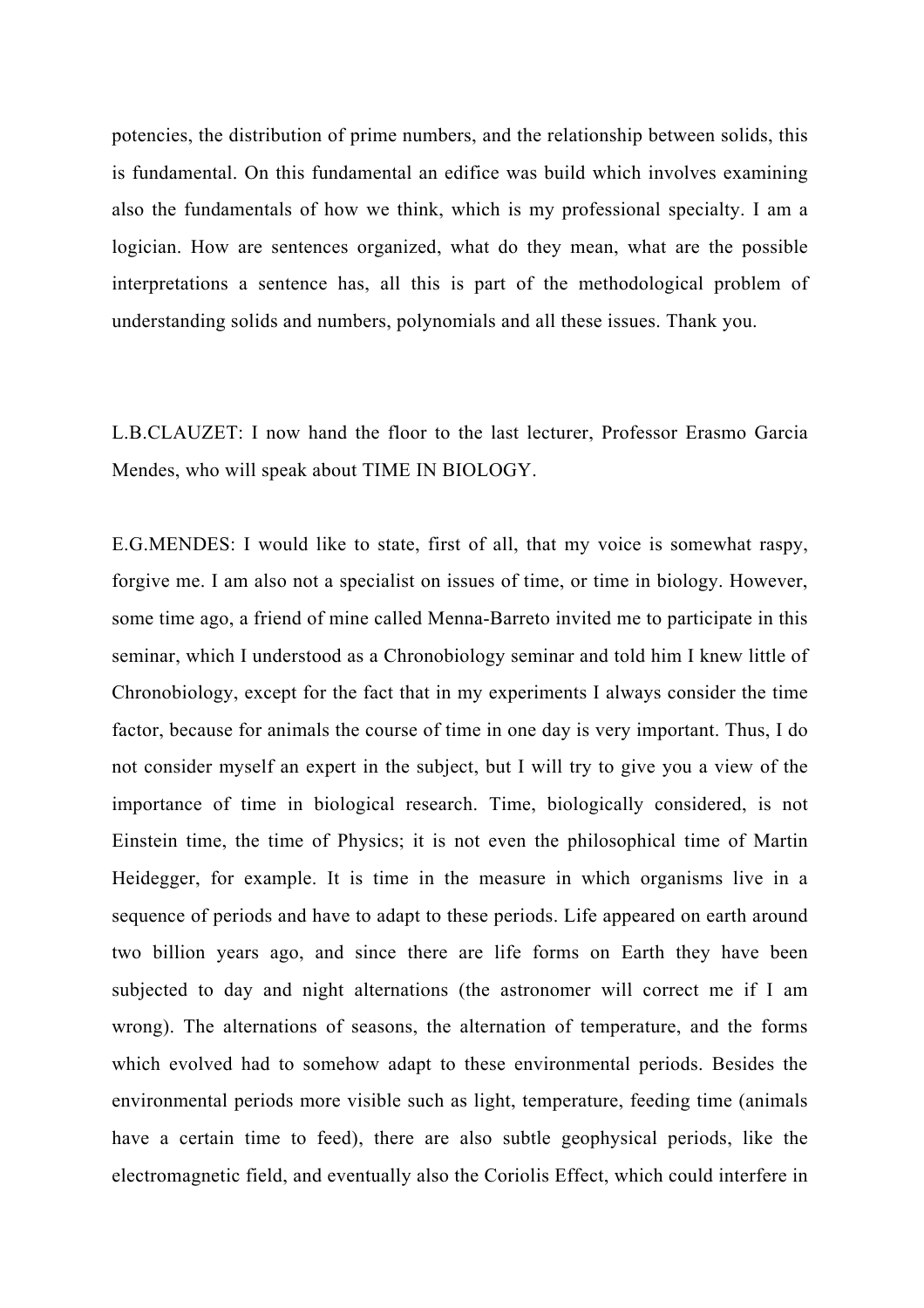the context in which animals should habituate to for their activities. Of course animals, in time and somehow, and this is still very mysterious (and if I am wrong my colleagues Menna-Barreto and Nelson Marques will correct me), presented from the start an immediate response: there is night and there is day. There is night that can be cold and day that eventually can be hot. Animals had to habituate themselves to these periods and internally create some kind of response. This kind of response evidently had an adaptive characteristic: the organism adapts to night, the organism adapts to day, the organism adapts to certain latitude, in certain latitudes day and night are practically alike (in the Equator level). But as we distance from the equator to the poles only occasionally, during equinox, will the days be the same. The animals have to adapt to this kind of thing: the animals that live in the vicinity of the poles, for example, may have a very long day, or a very short night. All this generated in animals the need to adapt to these environmental periods. This adaptation to environmental periods was, in the beginning, a physiologically adaptive answer, but with time, somehow (and I hope that in the discussion Menna-Barreto and Nelson Marques will correct me), and I don´t know exactly how, these rhythms became part of the animals themselves: even in the absence of environmental periods they continued to manifest. It is what we would call endogenous rhythm. Animals, in the course of evolution (I speak mostly of animals because I am a zoologist), became diurnal, crepuscular or nocturnal. Why did this happen? The discussion of the reason for this is very complex, it implies in the discussion of the evolution of morphological and physiological devices that made it possible for animals to have a nocturnal, crepuscular or diurnal life. But the rule in the periods, in these biological rhythms (I will limit my talk to biologic rhythms) is this correlation to geophysical conditioned periods and its study is better done when faced from a physiological or behavioral point of view, meaning the rhythm of an animal, the rhythmic activity of an animal, the value of days, the number of seasons, they are well measured by the study of a physiological or behavioral point of view. These rhythms that the animals present are different from other rhythms that are not related to environmental periods, for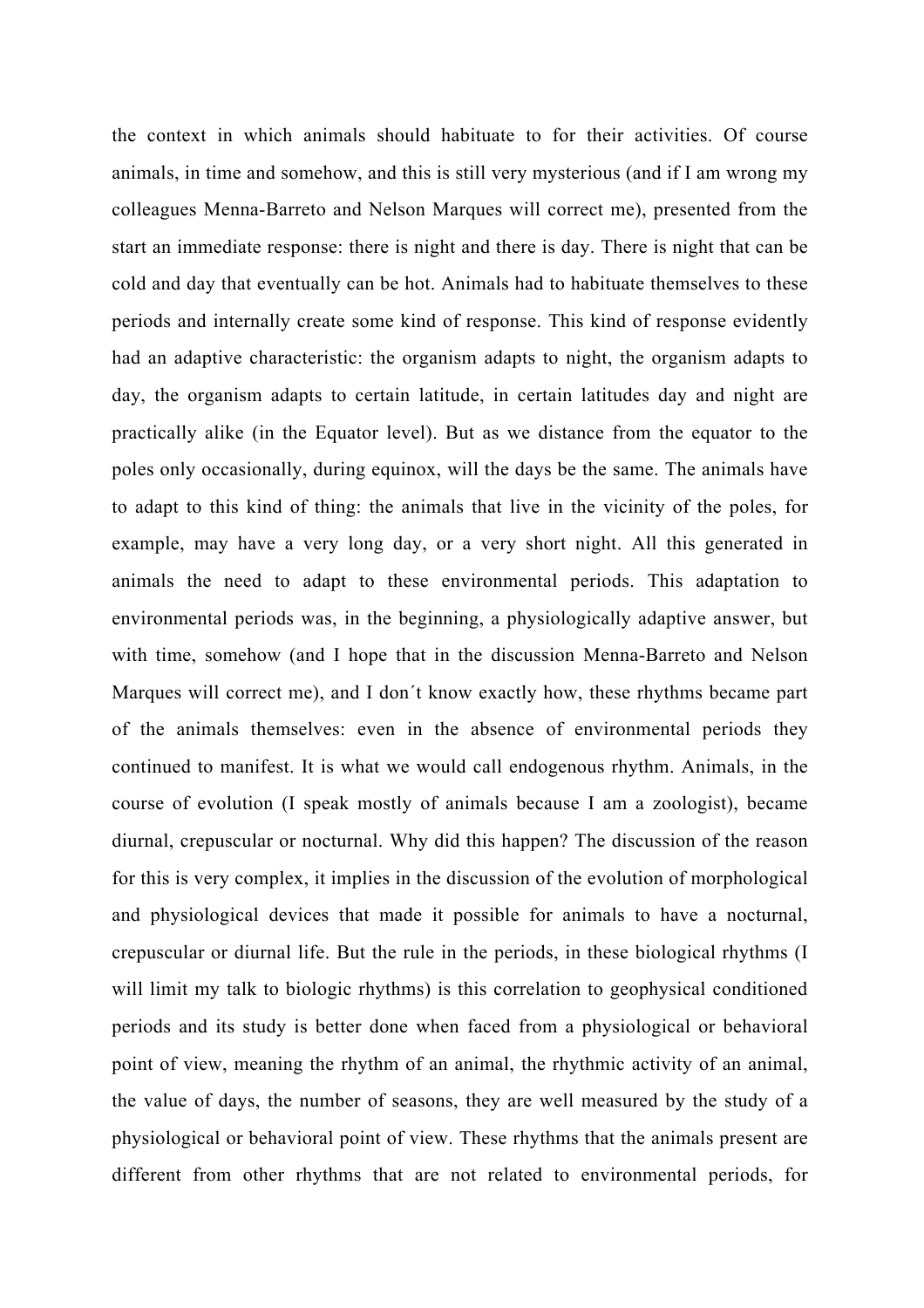example, the cardiac rhythm, the breathing rhythm, which have nothing to do with environmental periods, or will only remotely or secondarily have something to do with these periods. Which are the components of rhythm? In a natural environment, rhythms result from two sources, and this is due to what I said previously: direct responses to the periodically floating environment or (and here is a concept that is very difficult to understand), an inherent tendency of the organisms to repeat physiological and behavioral forms and patterns in time. It is an inherent tendency, and as I said I am not a specialist, of the discussion that will take place here, people who are chronobiologists will explore the subject with more depth. As I said, the most important environmental factors are light, because there is alternation between day and night; temperature, because eventually, with seasons, temperature fluctuates and, in the same day, in the deserts, for example, the temperature can be abrasive during the day and almost zero at night, with no seasonal influence, meaning that the season did not change, this is typical of the region. I also said that the factors of lesser importance, at least apparently, are the subtle geophysical parameters, such as electromagnetism, locally generated electrical fields and such, which can influence in the imposition of a rhythm to a certain animal. What are the animal rhythms, the biological rhythms for? They have three purposes: to temporally regulate the phenomenons of the organism, capacitating them to maintain great physiological, forgive me, I mean adaptive states to face rhythmic environmental variations. Secondly, they serve to coordinate intraspecific activities, to regulate temporally the dynamic of ecosystems. In third place, the rhythms serve to also temporally order the independent rhythm of organs with interactive ends. What are the rhythms considered in biology? First of all, the rhythm of the solar day. My lecture, different from my colleagues who were highly philosophical in mathematics and astrophysics, my lecture is more grounded, and I feel you will understand much more of what I have to say then what they said, at least in my point of view. It is almost a class. Since I sensed that those present here were multidisciplinary, I imagined I could give a graduation level class, such as I give in the university courses. Forgive me, I do not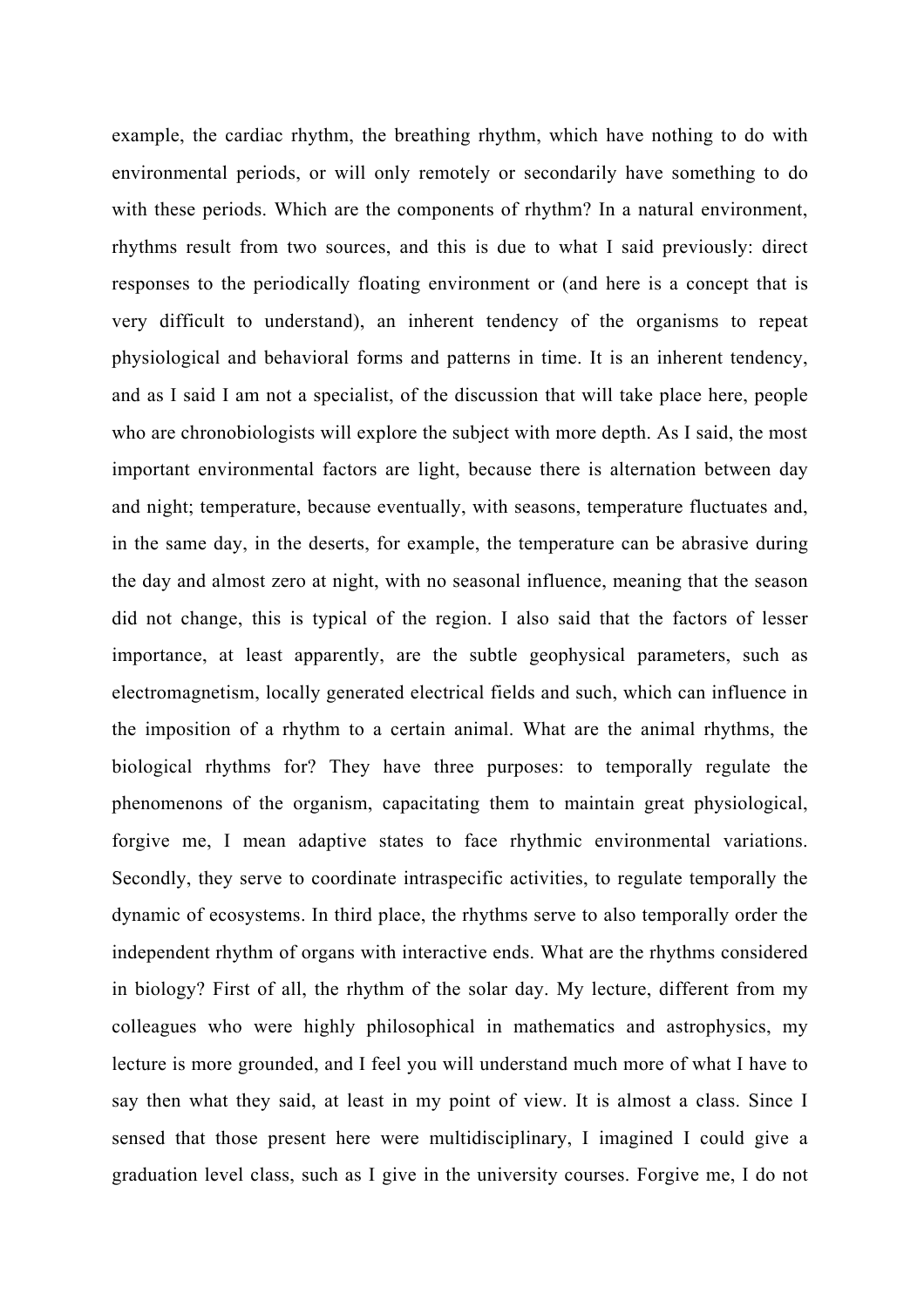mean to say you are not intelligent or cultured, just that you are of varied areas, which naturally forces me to sometimes deal with elementary things when you know the subject well. However, other rhythms are: circadian rhythm, geophysical dependent rhythms, rhythms related to the moon, annual rhythms and even sidereal rhythms. The animals exhibit rhythms of all these kinds. The most common rhythm, the most extensively studied has been the rhythm of the solar day. All the factors which condition the rhythm of the solar day in animals have twenty for hour periods. What is the decanted circadian rhythm? It comes from a Latin word, circadiem, around the day. It is an artificial rhythm, in the strict sense, this rhythm does not have a natural connotation, it is experimental, which means that when I force an animal to stay in permanent darkness this animal will lengthen or shorten his daily rhythm. Thus, he adjusts according to the day, either stretching or shortening the activity period, which originates the name circadiem or circadian. These circadian rhythms become what the English call free running, and which happen regardless of any other factor. Geophysical independent rhythms are answers to environmental variables, they are residual, subtle, uncontrolled. The physicist may be able to control these subtle variables, but it is very difficult for a biologist to consider, besides the alternation of day and night, the alternation of temperature, the alternation of environmental humidity, the alternation of hunting times of animals and other factors the organism is subjected to. Probably electromagnetism: in this case, the, rhythms may vary according to the local time, such as the time of the inclination of the Sun, for example. However, these rhythms, due to subtle geophysical factors, are answers that are generally masked by answers imposed by more obvious rhythms, meaning the solar day, those I mentioned before. Such rhythms, since they are more subtle, are of difficult experimental detection, but there are influences from these parameters in the imposition of a certain rhythm for the animal. Rhythms related to the moon: of course we all know the moon has a great influence, especially over the tides, and the people here have already spoken of this. The tides, high and low, have different heights. There are tides called the spring tide, and the tides called neap tides, the tides from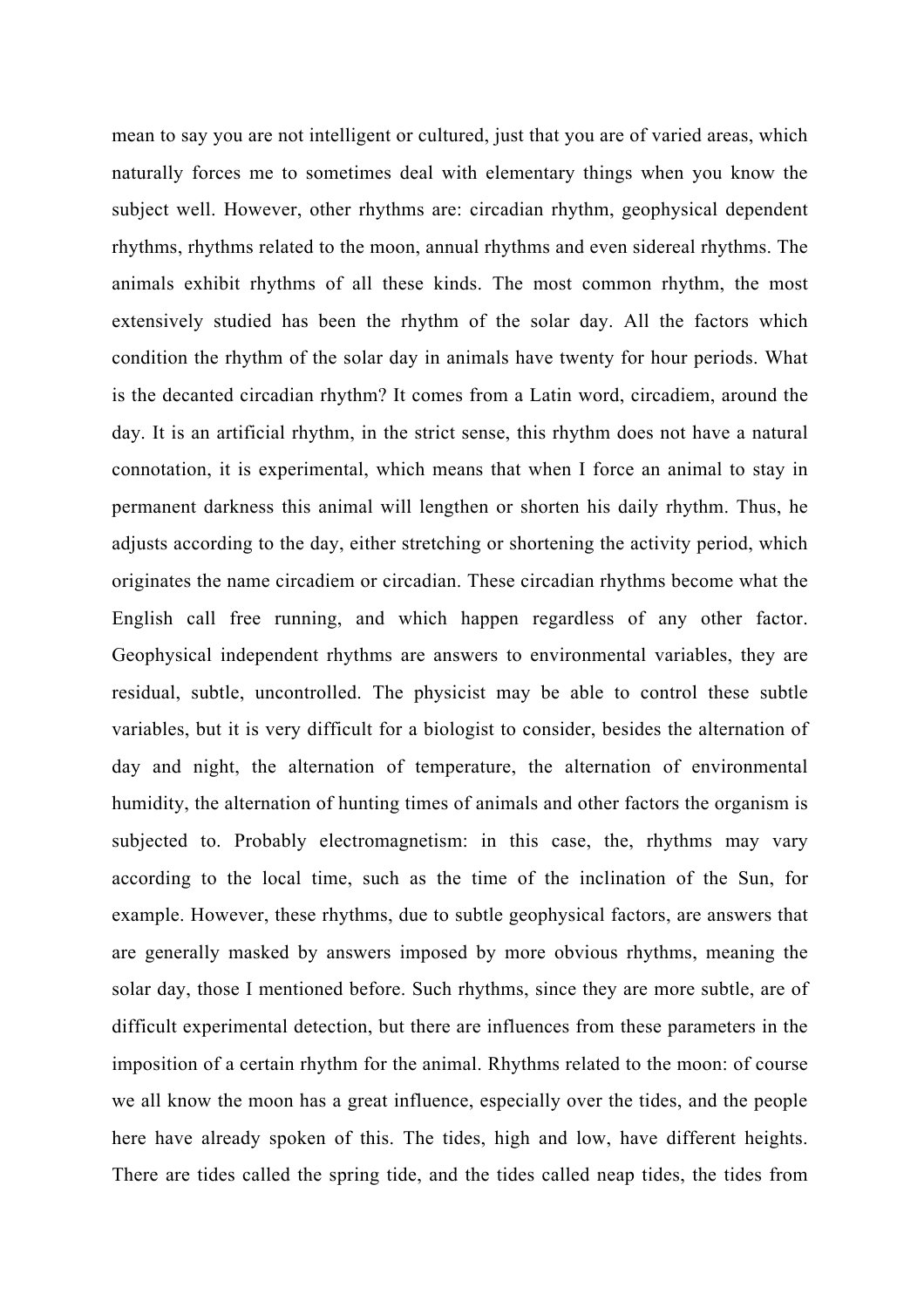the first quadrature of the crescent quarter and the second quadrature of the waning crescent. These tides influence the movement of the sea and there are animals that accompany the rhythm of these tides. There are studies from an Italian group from Papi&Pardi, for example, who study antipodes, which clearly exhibit this tide rhythm. The animals accompany the tide, rise as high as the tide, lower as low as the tide, and so forth. Regarding the annual rhythms, of course there are annual rhythms, even on the Equator, where one would suppose there are no annual rhythms, there are annual rhythms because on the equator there are drought and rainy periods and this implies in the imposition of rhythms to the animals. The harder rhythms, as I see it, are the called sidereal rhythms. This means that the organisms would also feel the movement of the celestial sphere. This is very subtle, and I know of only one experiment regarding this, done by Brown, when he studied how much oxygen potatoes consumed. This is interesting. He discovered, in eleven years of continued study on the oxygen consumption, that the average cycle varied according to the celestial sphere. Thus, there was a sidereal influence in the imposition of rhythm. Another curious rhythm is the rhythm characterized by a name that derives from an Athenian astronomer called Meton. It is the metonic cycle. It is a cycle which repeats itself every 18 to 18.6 years. It is the case of the moon, for example. The moon would reappear on the same day, at the same time, in cycles of 18 or 18.6 years. Is this true? As best as I have been informed, this is the metonic cycle. Very well, there are animals that spawn, for example, according to the appearance of the full moon. The most characteristic case studied by Caspers is that of a poliqueto which lives in the southern oceans and which, when the moon appears, the animals surface, they come from the deep and stay on the surface, there is spawning and females emit eggs, the males emit sperm and there is fecundation. The natives use this occasion to make a large collection of palolo, which is delicious to eat, and then there is a depredation of palolo in this occasion. But this is not the only animal with a metonic rhythm. There is a crinoid that is an echinoderm, it looks like a sea spider, a somewhat complicated animal. The crinoid also has this rhythm. They do not spawn every 18 years, but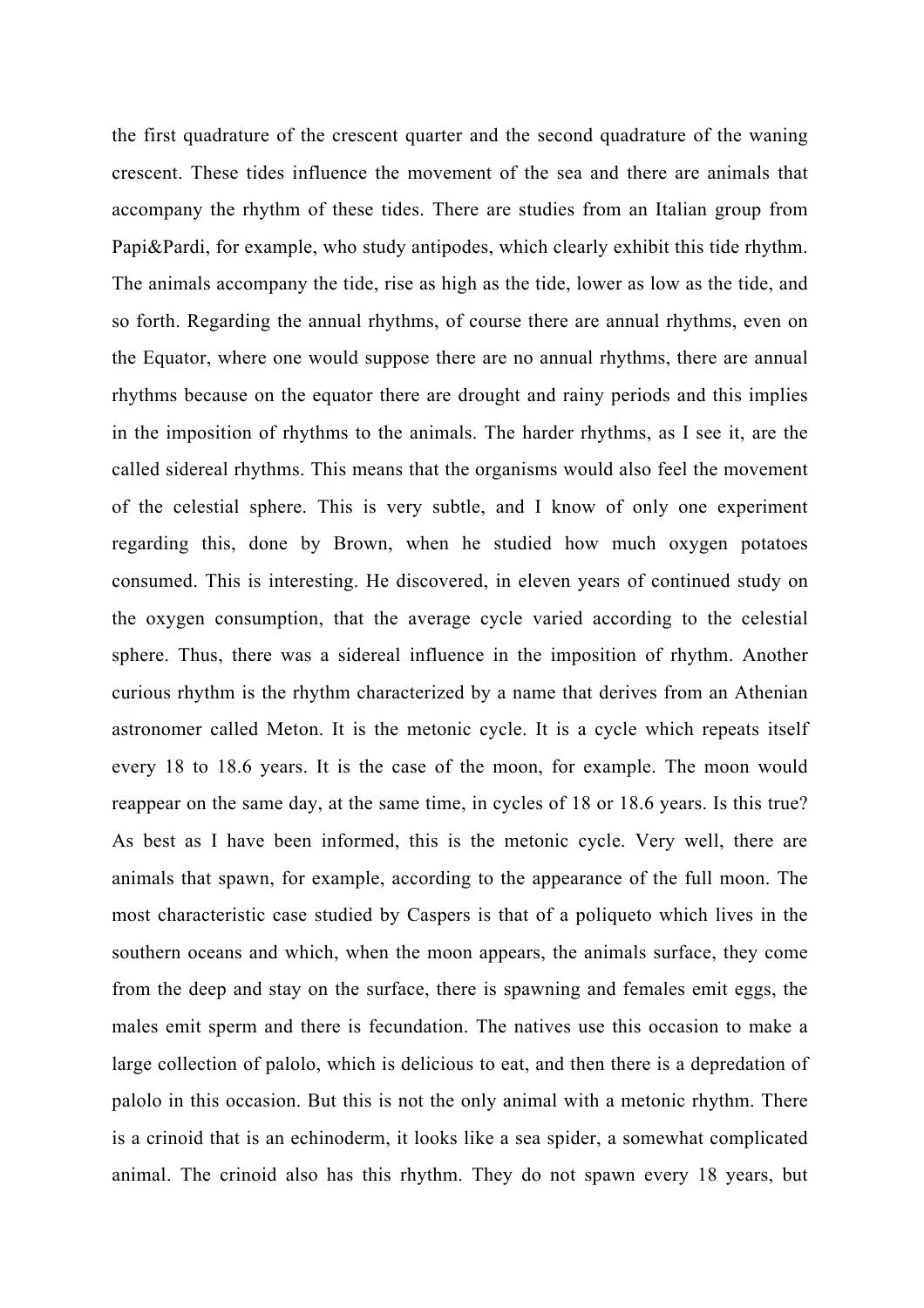every 18 years they spawn when the moon appears. They synchronize with the appearance of the moon. This is an interesting rhythm. The rhythms are also of great importance in two phenomenons that happen with animals: one is what Americans call homecoming, coming back home. The animal knows how to return home, it's the case of the birds, we know the compass of the birds is the movement of the sun, and as far as we know the animals set their rhythm to the movement of the sun and can then return to where they came from, and this is an interesting relationship. Now, to finish, I would like to say two more words, because the subject is vast and I am only expositing issues for discussion. It is the issue of the biological clock. Is there a biological clock? I know Nelson Marques and Menna know infinitely more about this subject then I do, I will only introduce the issue for you. The maintenance of rhythmic patterns in the absence of environmental periods, and with relatively stable periods regarding temperature and the chemical nature of the environment, suggests the idea that there is an internal clock in the organism, capable of "keeping" time and measuring geophysical natural periods. Of course this clock needs to be activated on chemical and physiological basis. As far as I know, and they may correct me, an explanation has still not been found in terms of the chemical and physiological reactions which would explain the existence, the functioning of this hypothetical clock. The basic issue regarding clocks is this: if the clocks appeared, as I said in the beginning of my lecture, due to repeated responses to an environmental request, because somehow, through a mutation or previous adaptation animals developed biological clocks to the point of them being genetically transmittable? This is the issue. Is there a biological clock, an endogenous clock? Or does the endogenous clock not exist, and what exists is simply an exogenous clock. Meaning that what we call a self-rhythm, inherent to the animal, this inherent tendency to which I made reference, this tendency is, in reality, commanded by exogenous forces. The hypothesis of an internal clock, the endogenous clock, explains many "free course" rhythm proprieties, circadian proprieties, but many of these still happened due to, or are attributed to mysterious subtle geochemical and geophysical factors. Now, what are the evidences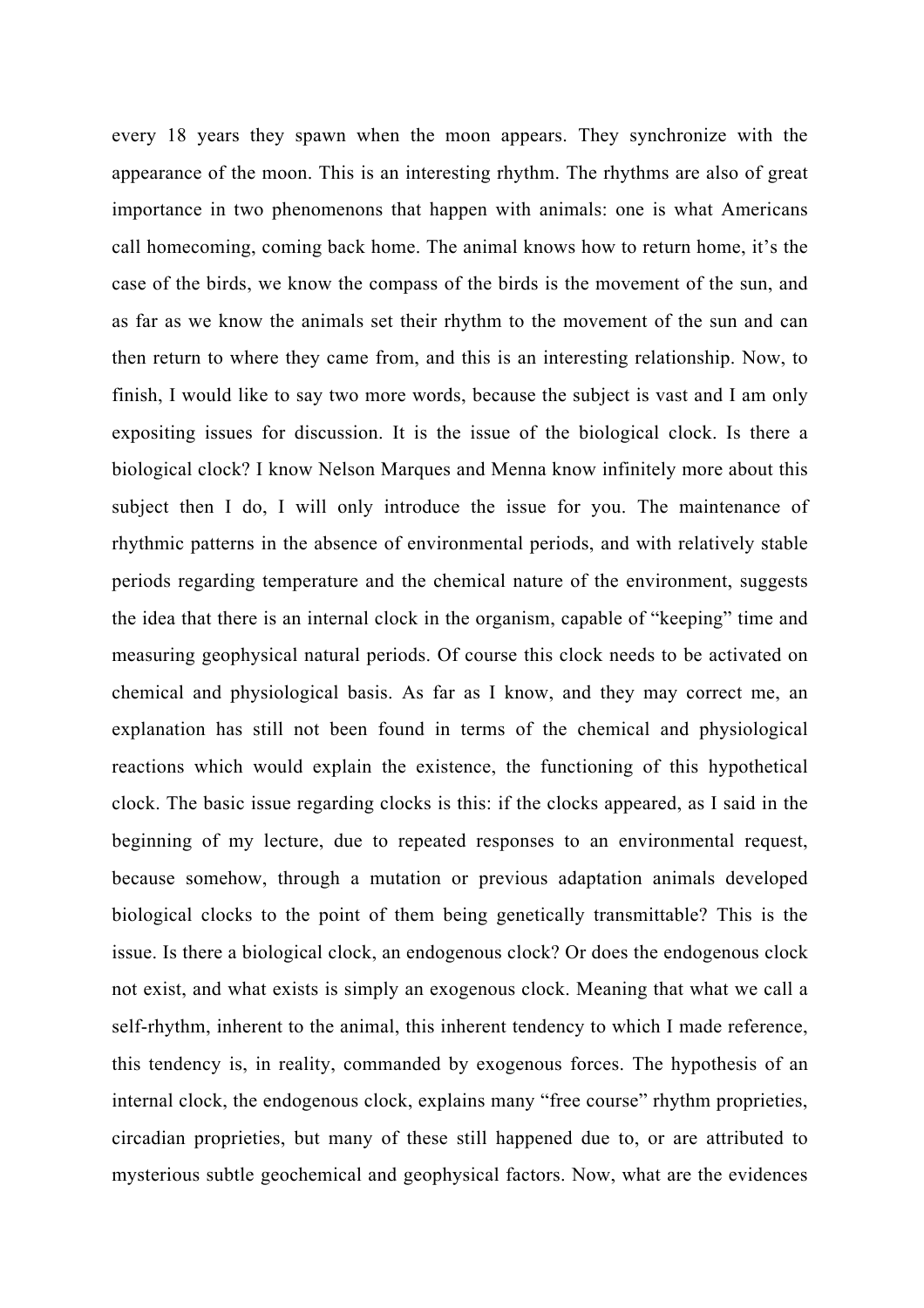that an endogenous clock exists? Here I will align a series of evidences: the persistent rhythm in the absence of environmental periodicity; the rhythm is experimentally capable of dislocation; the rhythm has a phase that can be initiated by simple and brief stimuli; the rhythm can be delayed regarding phase by metabolic depressors; the rhythm can deviate from what is geophysicaly correlated; and finally, the rhythm persists in the east-west and west-east translocations. These are evidences of rhythm. Now, how to explain rhythm? As I said, my knowledge is rudimentary in this field, but there is a hypothesis in molecular biology, a hypothesis raised by researches Ehret and Trucco, that appeared in the Journal of Theoretical Biology, in 1967, number 15. Ehret and Trucco imagine that there are very long DNA segments, a cistronic complex, with a transcription rate in its extension, regulated by a set of events, and this way the system works like a clock. This is a scientific language, and only those "initiated" in this subject can comprehend its meaning. This involves transcription and other knowledge. But there is another way to discover if there is a clock, it is a somewhat theoretical manner, it is done with models, so to speak. The endogenous clock presumes the existence of an oscillating mechanism, the oscillator. Thus, the theorists of the problem make oscillating systems and then study biorhythms and when one biorhythm presents a difficulty, they see if this difficulty conforms to the clock's prediction. This would happen regarding the endogenous clock. Thus, the endogenous clock has many facets, many supporters and is correlated to the called exogenous clock. The exogenous clock would evidently be the one that does not have an autonomous rhythmic capacity and explains the properties of rhythm as dependent on continuous input, the input of environmental rhythmic information. I said all this quickly and in a rush because I thought there wasn't enough time, and I hope my lecture can be of some use.